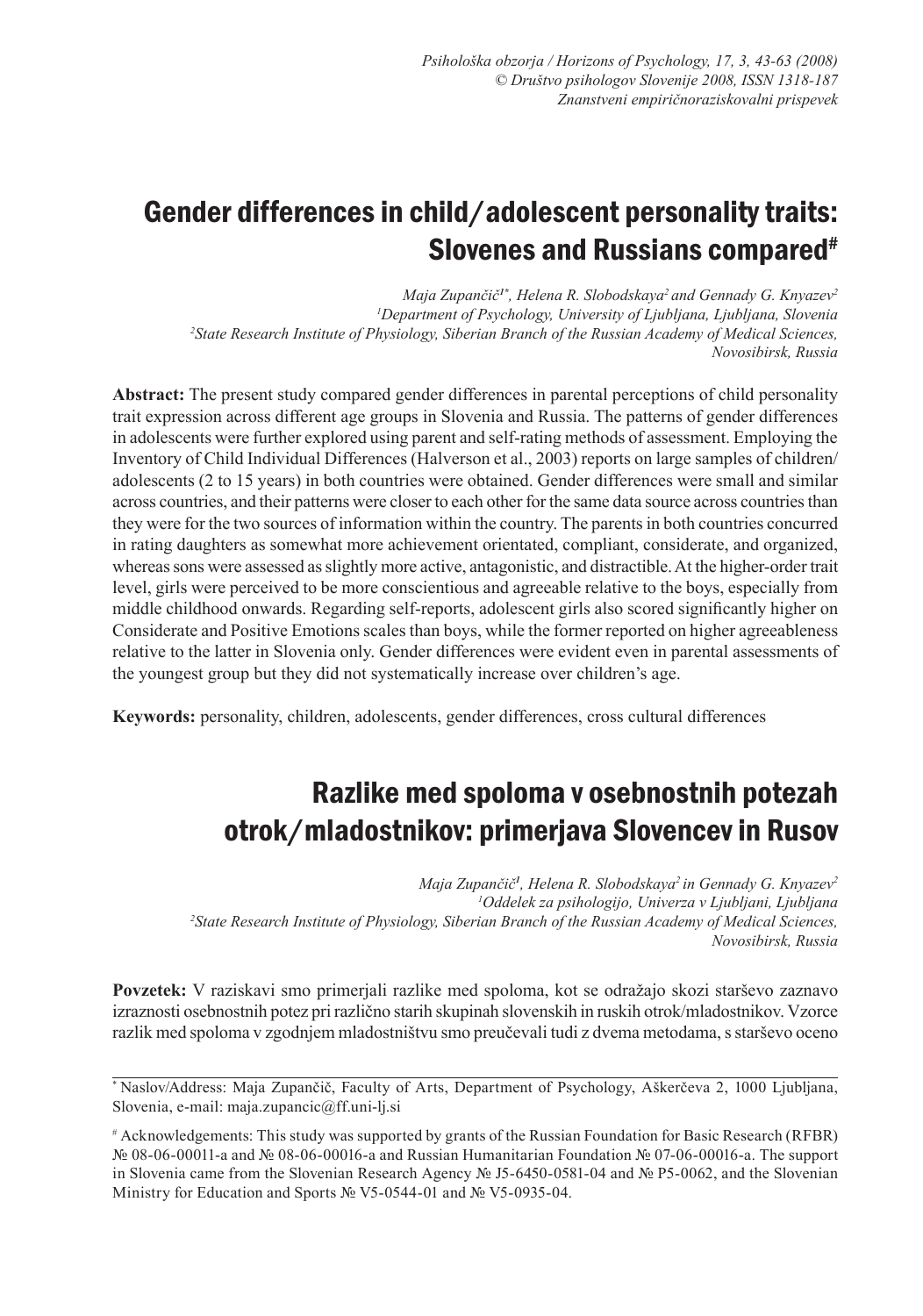osebnosti njihovih otrok in s samooceno mladostnikov. Z Vprašalnikom medosebnih razlik med otroki (Halverson idr., 2003) smo zbrali podatke o velikih vzorcih ciljnih posameznikov (starih od 2 do 15 let) v Sloveniji in Rusiji. Razlike med spoloma so bile majhne in podobne v obeh deželah. Vzorci teh razlik, ugotovljeni z isto metodo pridobivanja podatkov, so bili bolj podobni med deželama kot vzorci razlik, ki so v posamezni deželi temeljili na podatkih, zbranih z različnima metodama. Slovenski in ruski starši so na splošno hčerkam pripisali nekoliko višjo raven usmerjenosti k dosežku, ugodljivosti, obzirnosti in organiziranosti kot fantom, ki so jih ocenili kot nekoliko bolj dejavne, nasprotovalne in odkrenljive. Na ravni robustnih osebnostnih potez pa so dekleta opisali kot bolj vestna in sprejemljiva v primerjavi s fanti, zlasti od obdobja srednjega otroštva dalje. Mladostnice so se v obeh deželah ocenile značilno višje glede obzirnosti in pozitivnega čustvovanja v primerjavi z mladostniki, medtem ko so prve le v Sloveniji poročale o značilno višji ravni sprejemljivosti kot fanti. Razlike med spoloma so se pokazale že v starševih ocenah najmlajše skupine otrok, vendar se niso sistematično povečevale s starostjo ciljnih posameznikov.

**Ključne besede:** osebnost, otroci, mladostniki, razlike med spoloma, medkulturne razlike

 $CC = 2840$ 

Personality traits are often considered as consistent and enduring tendencies to think and act in characteristic ways that are more expressions of human biology than products of life experience (McCrae & Costa, 2003; McCrae et al., 2000). The Five-Factor Model (FFM), a widely accepted taxonomy of personality traits, is one of universal generalizations, which at the time is enormously influential in the personality research. The FFM classifies most traits in terms of five broad dispositions: Neuroticism, Extraversion, Openness, Agreeableness, and Conscientiousness. The FFM has been supported in a large variety of cultures using translations of personality questionnaires in both self-report (McCrae & Costa, 2003) and observer rating (McCrae, Martin, & Costa, 2005) versions. Studies of personality within the FFM framework also repeatedly noted differences in personality trait expression across cultures and gender (e.g., Costa, Terraciano, & McCrae, 2001; McCrae, Costa, Martin et al., 2004; McCrae et al., 2000; McCrae et al., 2002; McCrae, Terraciano et al., 2005).

# Measurement of personality traits in childhood and adolescence

It has been argued that the basic structure of personality is basically the same in different adolescent and adult age groups (Allik, Laidra, Realo, & Pullman, 2004; McCrae et al., 2002; McCrae, Terracciano et al., 2005). On the other hand, developmental psychologists typically refer to stable individual differences among children as evidence of temperament. The traditions of personality and temperament research differ substantially (McCrae et al., 2002) and a consensus regarding the structure of children's personality starts to emerge within the framework of the FFM (McCrae et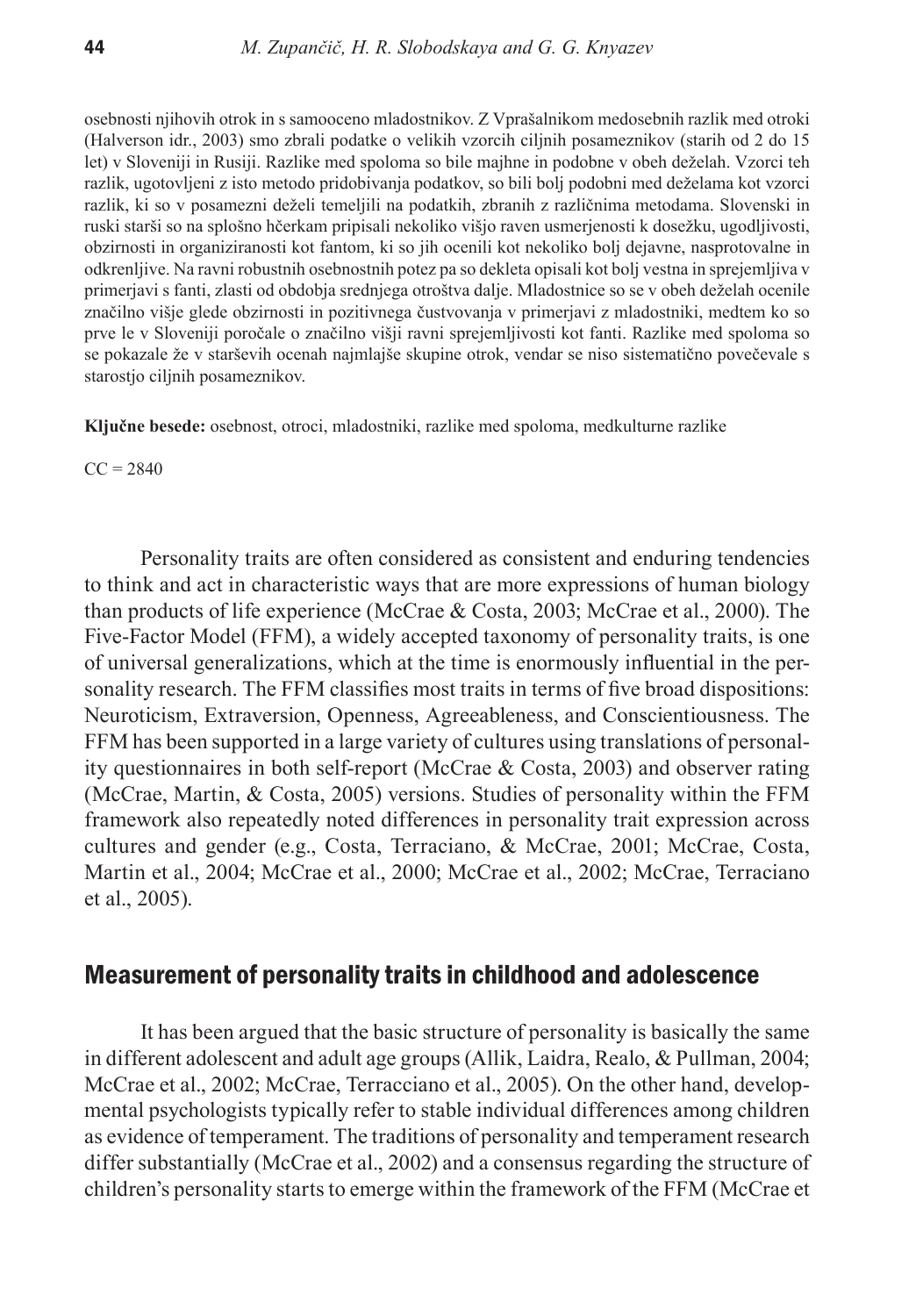al., 2000; Shiner & Caspi, 2003). The Five-Factor structure of personality has been recovered from ratings by parents and teachers of children and early adolescents (e.g., Goldberg, 2001; Halverson et al., 2003; Knyazev, Zupančič, & Slobodskaya, 2008; Mervielde, Buyst, & DeFruyt, 1995; Mervielde & DeFruyt, 1999; Resing, Bleichrodt, & Dekker, 1999; Zupančič, Gril, & Kavčič, 2006).

Adolescents' self-ratings have also revealed a factor structure similar to adults' self-ratings of personality (Allik et al., 2004; Donahue, 1994; McCrae et al., 2002; Scholte, van Aken, & van Lieshout, 1997; van Lieshout & Haselager, 1994). Furthermore, Markey, Markey, Ericksen and Tinsley (2002) have found that preadolescent children are able to reliably rate themselves using a standard measure of adult personality (NEO–Five-Factor Inventory; NEO-FFI) and that parent ratings of their children's personalities are related to these self-reports. Similar findings were shown with samples of older (Barbaranelli, Caprara, Rabasca, & Pastorelli, 2003) and younger school-age children (Measelle, John, Ablow, Cowan, & Cowan, 2005), and early adolescents (Knyazev et al., 2008), using measures specifically designed for child self-reports. Moreover, conducting confirmatory factor analyses with data obtained by one of such assessment tools, i.e. the Inventory of Child Individual Differences (ICID, Halverson et al., 2003), Knyazev et al. (2008) demonstrated that the structure of child/adolescent personality is similar in Slovenia and Russia, across genders, ages, and informants (parents and adolescents). The invariance of the proposed model, i.e. Extraversion (sociable, positive emotions, activity), Conscientiousness (achievement, organized, un-distractible), Neuroticism (fearful/insecure, shy, negative affect), Disagreeableness (antagonism, strong willed), and Openness (intelligent, open to experience), therefore allows to conduct between group analyses (e.g., gender differences) in the perceived higher- and lower-order trait expression (the five factors) of target children across age, country and methods of assessment (e.g., parent vs. self-report).

# Gender differences in adult and child personality

Maccoby and Jacklin (1974) conducted the first major review of research on sex-related differences in cognition, temperament/personality, and social behavior in children and adults. They showed that males are consistently perceived as more assertive and less anxious than females, but that gender differences are small. Recent work suggested similar conclusions. In general, gender differences in traits related to Neuroticism have been reported, with females scoring higher than males (e.g., Feingold, 1994; Lynn & Martin, 1997; McCrae, Terracciano et al., 2005). In comparison to females, males have been also found to score higher on Psychoticism (Lynn & Martin, 1997), assertiveness, excitement seeking (Extraversion facets), ideas (Openness facet), and lower on Agreeableness (especially Warmth), esthetics and feelings (Openness facets) (McCrae, Terracciano et al., 2005). These results were invariant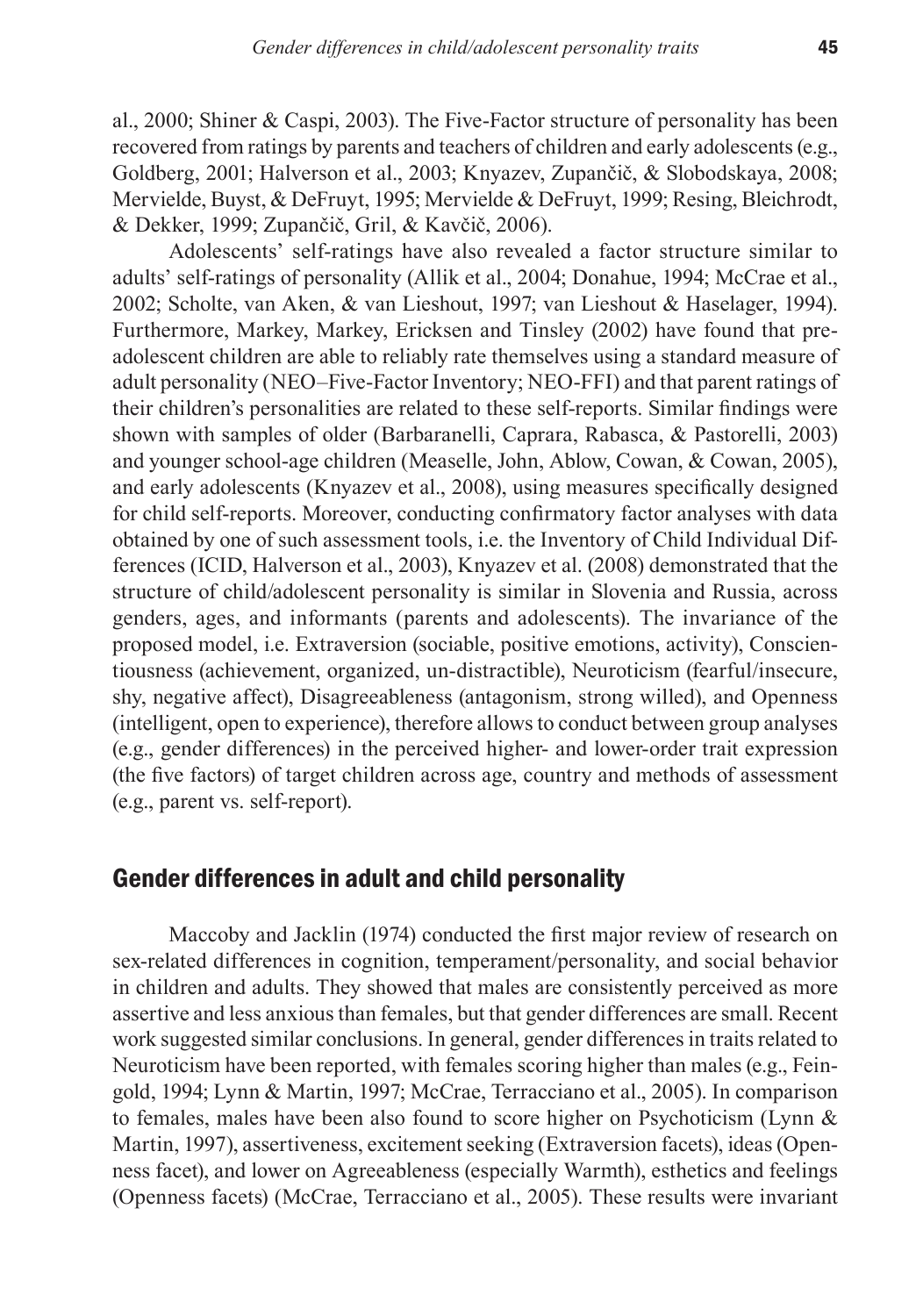across countries, methods (self- and report by others) and adult age-groups (Costa et al., 2001; Feingold, 1994; Lynn & Martin, 1997; McCrae, Terracciano et al., 2005).

Studies on gender differences in personality over childhood are scarce as child personality was long considered in terms of temperament. A recent meta-analysis (Else-Quest, Hyde, Goldsmith, & Van Hulle, 2006) of gender differences in temperament (3-month- to 13-year-olds) suggests a large gender difference in effortful control and moderate differences in its lower order traits (attention regulation, inhibitory control, perceptual sensitivity), all favoring girls. Surgency and some traits (e.g., activity, impulsivity, high-intensity pleasure) within this factor showed a small difference favoring boys, while approach, positive mood, and shyness showed very small effect sizes favoring girls. With regard to negative affectivity, very small effects were found for difficult and intensity favoring boys and for fear favoring girls.

Similarly to the temperament research findings on gender differences in effortful control (Else-Quest et al., 2006) the most robust gender effect for Big Five categories in the analysis of free parental descriptions of 3 to 12 year old children from seven countries was that girls were ascribed more Conscientiousness descriptive words than boys (De Fruyt, Van Hiel, & Buyst, 1998). Contrary to the adult studies using self- or observer reports (Costa et al., 2001; Feingold, 1994; Lynn & Martin, 1997; McCrae, Terracciano et al., 2005), but in line with free descriptive approach, remarkable similarities across countries were also revealed for ICID ratings of child/ early adolescent Conscientiousness with girls scoring higher than boys. At the lower order trait level, girls were consistently ascribed more organization, achievement orientation and compliance than boys who, in turn, scored higher on distractibility and activity than girls (e.g., Halverson, 2003; Slobodskaya, 2005; Zupančič et al., 2006). However, several gender differences were country specific. Slovene parents, for example, perceived girls as more emotionally stable than boys (Zupančič et al., 2006), especially due to lower level of fear/insecurity of the former in comparison to the latter, a result consonant with findings of a longitudinal, multiple-informant ICID study conducted with parents of Slovene pre-schoolers and first-graders (Zupančič & Kavčič, 2005, 2007).

In general, results obtained by cross-sectional studies of parent inventory reports (ICID) on children and early adolescents in different countries (Halverson, 2003; Slobodskaya, 2005; Zupančič et al., 2006) suggest small gender differences across different countries, especially in Slovenia and Russia. Previous findings also indicate that gender differences in mean levels of infant temperament traits and adolescent personality traits in Russia were smaller by comparison with Western society (Gartstein, Slobodskaya, & Kinsht, 2003; Slobodskaya, Safronova, Knyazev, & Wilson, 2001).

Three general models to address proximal causes of gender differences were suggested (see e.g. Feingold, 1994). The *biological model* proposes that the observed gender differences in personality scores reflect innate temperamental gender differences and emphasizes biological basis underlying individual differences in personal-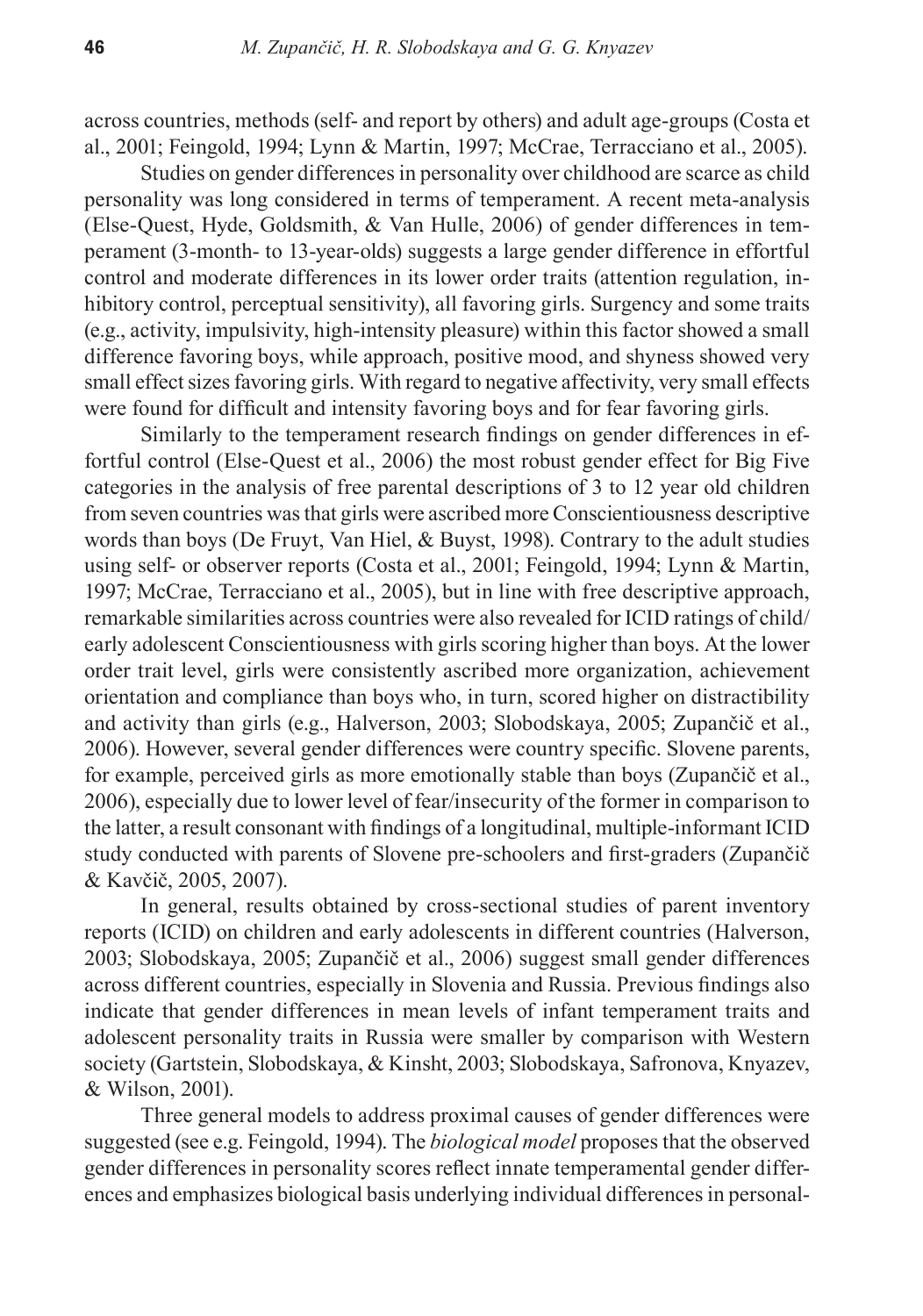ity. According to the *socio-cultural model*, social and cultural factors directly produce gender differences in personality. There are several examples of this model: (a) the social role model contends that gender differences in social behavior stem from gender roles which determine behaviors that are appropriate for each gender and these behaviors may shape personality; (b) the expectancy model posits that socio-cultural factors eventuate in gender stereotypes. These cause gender differences in personality because the stereotype holders treat others in ways that result in others conforming to these stereotypes; (c) the artifact model explains gender differences on personality scale scores rather than in underlying constructs. Socio-cultural factors, e.g. gender stereotyping, result in genders holding different perspectives about the importance of possessing various personality traits and these differences differentially bias self- (other-)reports on personality characteristics. The gender differences in personality scale scores thus do not reflect solely corresponding gender differences in personality constructs that the inventory is supposed to measure. Finally, the *biosocial model* proposes that biological and socio-cultural factors both cause gender differences in personality. If genders are perceived differently because of the observable behavioral differences that are linked to innate temperamental gender differences, genders may be treated differently. And if social and cultural factors affect personality development, these factors may augment inherent gender differences.

# The present study

This study aimed at comparison of gender differences in mean levels of higher- and lower-order child/adolescent personality traits in Slovenia and Russia, the countries differing in size, political-geographic position, exposure to Western influences, and economical situation but similar in some aspects of recent history and in scores of dimensions of culture as proposed by Hofstede (2001). Since most of previous child studies relied exclusively on parent reports, some of the gender differences in the perceived trait expression might have emerged due to different perceptions of their sons and daughters by parents in different cultures. One way to partially overcome these response biases would be a comparison of patterns of cross-cultural gender differences in parent- versus self-reported data. Therefore, we collected cross-sectional data from two sources: adult reports on children<sup>1</sup> and adolescent self-ratings. To reveal the robust gender differences across the two countries, we compared parental ratings in children of different ages (2 to 15 years). According to the biosocial hypothesis, the gender differences would appear even in toddlers and they would tend to increase as the children develop.

Although most of the cultures show the same pattern of relatively small gender differences, there are cultural variations in the magnitude of these differences. Con-

<sup>1</sup> The term children is used for parent ratings to designate children as well as early adolescents.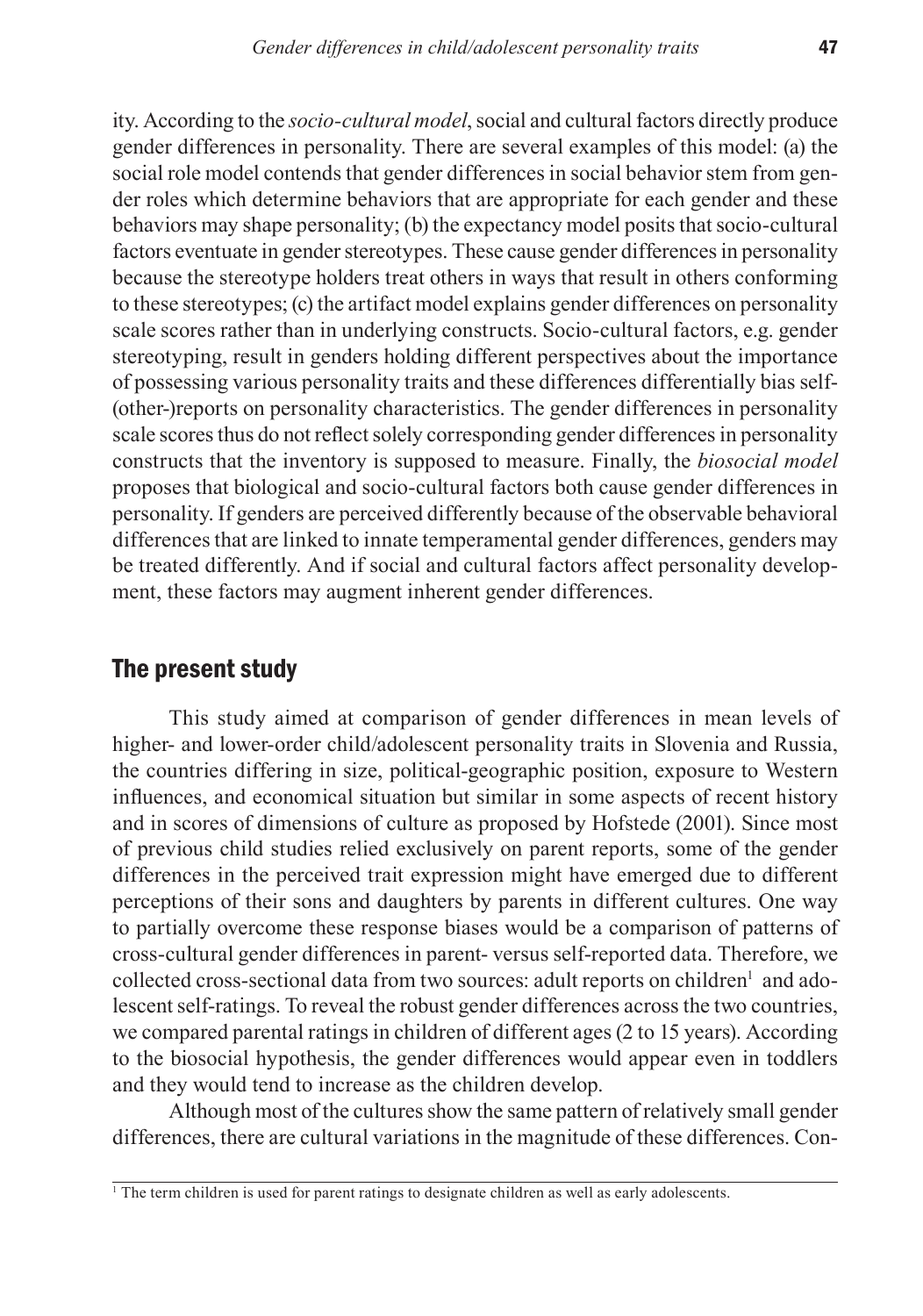trary to the prediction from the social role model, gender differences in adults are the most pronounced in relatively rich, individualist, egalitarian and masculine cultures (Costa et al., 2001; McCrae, Terracciano et al., 2005). With respect to the dimensions of culture (Hofstede, 2001), both Slovenia and Russia appear to be relatively collectivist, high on power distance and low on masculinity. Accordingly, the personality gender differences in adult samples of the two countries as compared to those in most Western societies were found smaller and not consistently significant across the five factors (McCrae, Terracciano et al., 2005). Considering this along with previous reports on personality gender differences in children (Halverson, 2003; Slobodskaya, 2005; Zupančič et al., 2006) and given that Slovenia is, relative to Russia, higher on Gross National Income (World Bank, 2004) but lower on power distance, individualism, and masculinity (Hofstede, 2001), we expected to find similar and small gender differences in the two countries. We hypothesized that girls would be perceived to express higher levels of Agreeableness and Conscientiousness, and the corresponding marker traits (particularly according to parental ratings) than boys. Drawing from consistent findings in adults (Costa et al., 2001; Feingold, 1994; McCrae, Terracciano et al., 2005), it was also assumed that gender differences in Neuroticism in favor of females would start to emerge as children move toward adulthood.

# Method

#### Slovene samples

The samples were selected from different Slovene regions covering urban and rural areas. The children attended one of the public (pre)schools and came from diverse family educational background.

*Sample 1.* Altogether 1850 adults (mostly mothers) rated 893 boys and 957 girls aged 2 to 15 years ( $M = 8.7$ ,  $SD = 4.1$ ); 10.5% of the mothers and 9% of the fathers completed compulsory school, 21.7% of the mothers and 34.8% of the fathers finished vocational school (10 or 11 years of schooling), 27.9% of the mothers and 25.9% of the fathers completed high school (12 or 13 years), 18.5% of the mothers and 13% of the fathers had additional two or three years of higher education, 16.7% of the mothers and 11.7% of the fathers had university degree, and 4.5% of the mothers and 5.4% of the fathers had academic degree (MA or PhD). The sample was divided into four age groups (data on age was missing for 17 children): 2–3 years (*N* = 397; 49% boys and 51% girls), 4–6 years (*N* = 300; 50% boys and 50% girls); 7–11 years (*N* = 620; 48% boys and 52% girls) and 12–15 years (*N* = 516; 47% boys and 53% girls).

*Sample 2.* A sample of 393 youths (186 boys, 207 girls) aged 12 to 14 years  $(M = 13.5, SD = 0.33)$  completed the ICID; 12.4% and 10.6% of adolescents' mothers and fathers, respectively, completed compulsory school, 22.1% and 34.3% of the mothers and fathers, respectively, finished vocational schooling, 29.3% and 27.9% of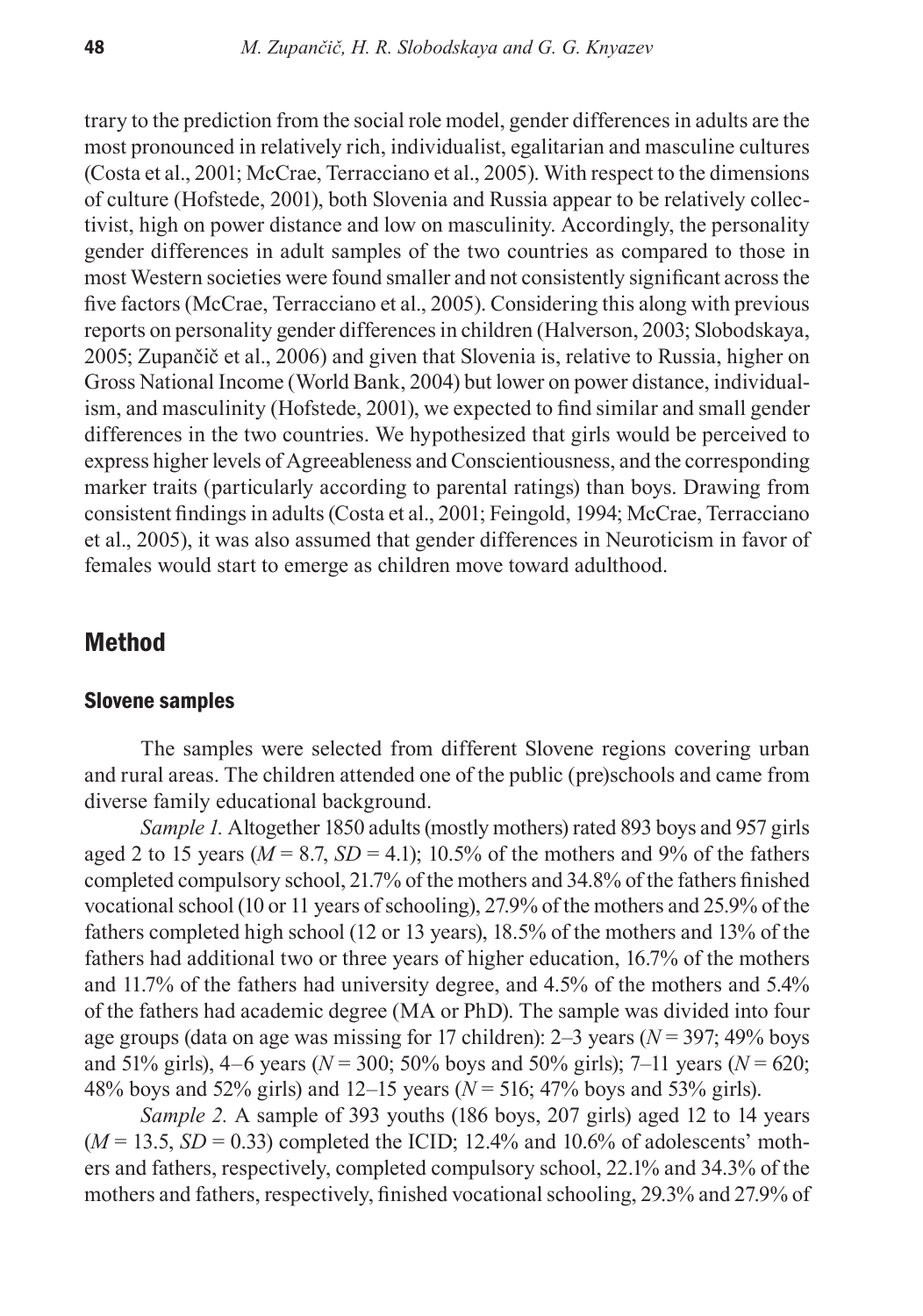the mothers and fathers, respectively, graduated from high school, 16.6% and 8.2% of the mothers and fathers, respectively, had higher education, 14.3% and 12.8% of the mothers and fathers, respectively, graduated from university, while 5.4% and 6% of the mothers and fathers, respectively, obtained academic degree.

#### Russian samples

The data were collected both in urban and rural areas of western Siberia, Russia. Most data came from Novosibirsk, the third largest Russian city and the economic and academic capital of Siberia. The recruitment was aimed to collect data from the diverse socioeconomic background.

*Sample 1.* Altogether 1635 parents or caregivers rated 844 boys and 791 girls aged 2 to 15 years ( $M = 9.5$ ,  $SD = 3.8$ ); 1.7% of the mothers and 1.7% of the fathers had eight years or less of compulsory schooling, 8.8% of the mothers and 14.8% of the fathers completed ten years of schooling, 42.2% of the mothers and 39.1% of the fathers had additional two or three years of college education, 45.9% of the mothers and 40.6% of the fathers had five or six years at the university or institute and 1.5% of the mothers and 3.8% of the fathers had an academic degree. For the subsequent analysis the sample was divided into four age groups (data on age was not reported for 29 children): 2–3 years (*N* = 104; 54% boys and 46% girls), 4–6 years (*N* = 320; 57% boys and  $43\%$  girls); 7–11 years ( $N = 660$ ; 54% boys and  $46\%$  girls), and 12–15 years ( $N = 552$ ; 52% boys and 48% girls).

*Sample 2.* A sample of 553 Russian youths (259 boys, 294 girls) aged 12 to 14 years  $(M = 13.1, SD = 0.81)$  completed questionnaires. Unfortunately, we do not have data on parental education for adolescents' reports, but according to parents' ratings their education correlated with 4 out of 15 traits and all of these correlations were low (data available at request).

# **Instrument**

*The Inventory of Child Individual Differences* (ICID; Halverson et al., 2003) is a comprehensive, age and culture neutral measure of child personality consisting of 108 adjectives and phrases that describe children's characteristics in parental natural language. Each item is rated using a seven-point Likert scale with responses ranging from "*much less than the average child or not at all*" to "*much more than in the average child*". The items form 15 mid-level (lower-order) scales capturing aspects of the child's cognitive, social and emotional behavioral tendencies. The scales measure the following constructs: achievement orientation, activity level, antagonism, compliance, consideration, distractibility, fear/insecurity, intelligence, negative affectivity, openness to experience, organized behavior, positive emotionality, shyness, sociability, and strong will. For parent ratings, the scales have shown good reliabilities across countries and age groups (Halverson et al., 2003; Knyazev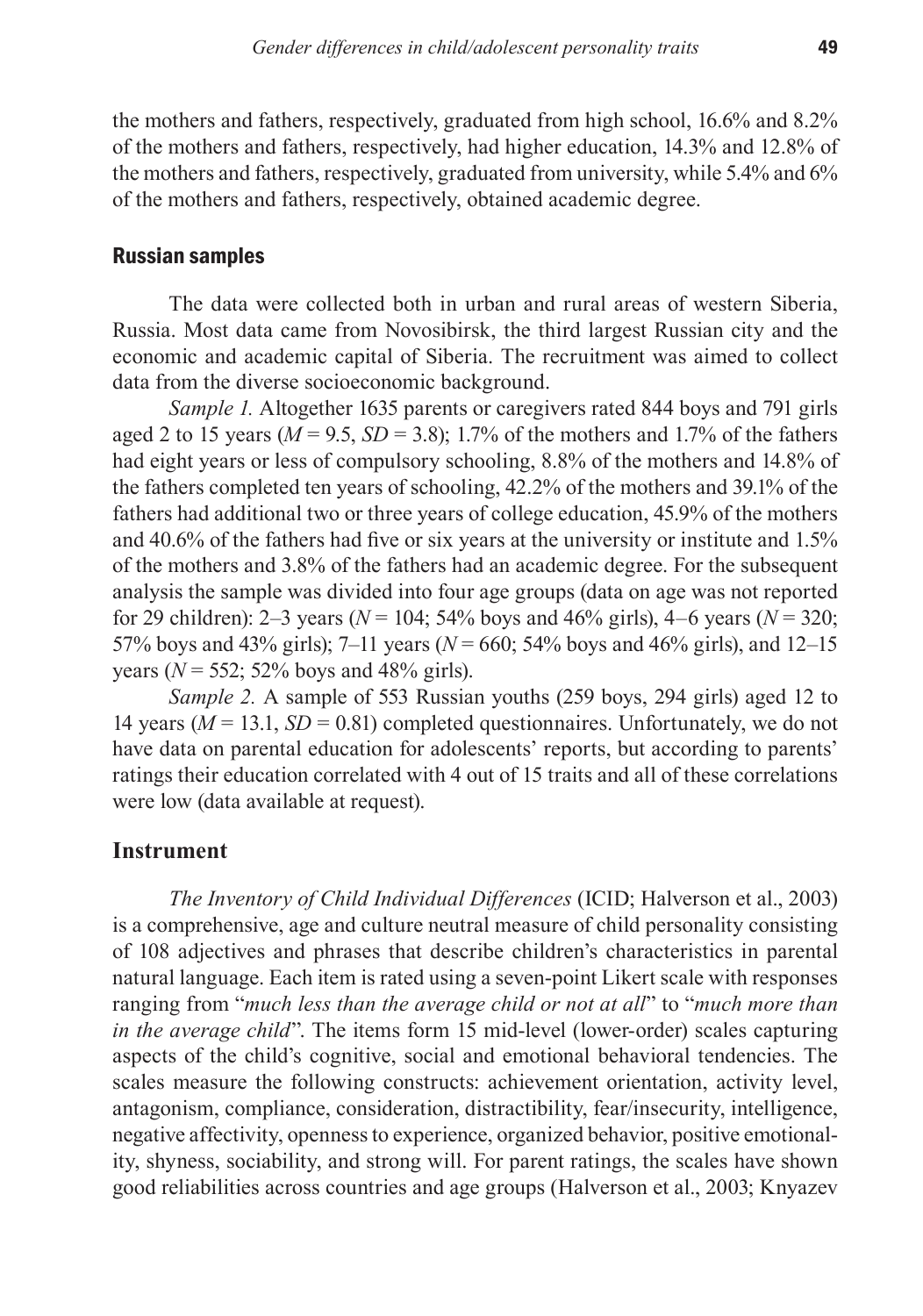& Slobodskaya, 2005; Knyazev et al., 2008; Zupančič et al., 2006). A close correspondence of the ICID scales to the set of FFM markers reported by other authors (e.g., Goldberg, 2001; Mervielde & De Fruyt, 1999) was demonstrated and so were the scales' links to measures of temperament and problem behavior (Halverson et al., 2003).

Both the Russian and the Slovene version of the ICID lower- and higher-order scales (the superfactors, Extraversion, Conscientiousness, (dis)Agreeableness, Neuroticism, and Openness) were extensively investigated. Sound psychometric properties, such as internal reliability, cross-observer agreement, stability over time, concurrent and longitudinal predictive validity against measures of social functioning, family relationships, academic achievement, and problem behaviour were suggested (Kavčič & Zupančič, 2006; Knyazev & Slobodskaya, 2005; Slobodskaya, 2005; Zupančič & Kavčič, 2007; Zupančič, Sočan, & Kavčič, 2007).

#### **Procedure**

The informants of the four samples participated on a voluntary basis and they were fully informed on the objectives and methods of the study. All of the participants were assured in the confidentiality of their responses. In Russia, the study was approved by the State Research Institute of Physiology SB RAMS Ethical Committee, while in Slovenia the required parental consent was obtained for both samples.

Across the countries, both the convenience and randomized sampling of parents and adolescents were used. The parents received envelopes containing the ICID with short written instructions on how to fill-in an inventory (demographic data was also requested). The parents were asked to complete the ICID in their home and return it in sealed envelopes within two weeks.

In both countries, most of adolescents were recruited through schools, selfreports were administered in school time as a part of the regular curriculum. The inventories which also contained brief questions on demographics were completed in approximately half an hour.

# **Results**

Tables A1 (the Slovene sample) and A2 (the Russian sample) in the Appendix display means and standard deviations in ICID lower- and higher-order scale scores in boys and girls across four age groups (toddlerhood, early childhood, middle and late childhood, and early adolescence). In addition, Table 1 presents means and standard deviations in adolescents' ICID self-ratings for lower- and higher-order traits across genders and across the two countries. The scoring-key for the higher-order traits (the Big Five) utilised in the present study relied on the model that fitted data well in both countries, across age groups, genders, and rating methods (parent vs. self-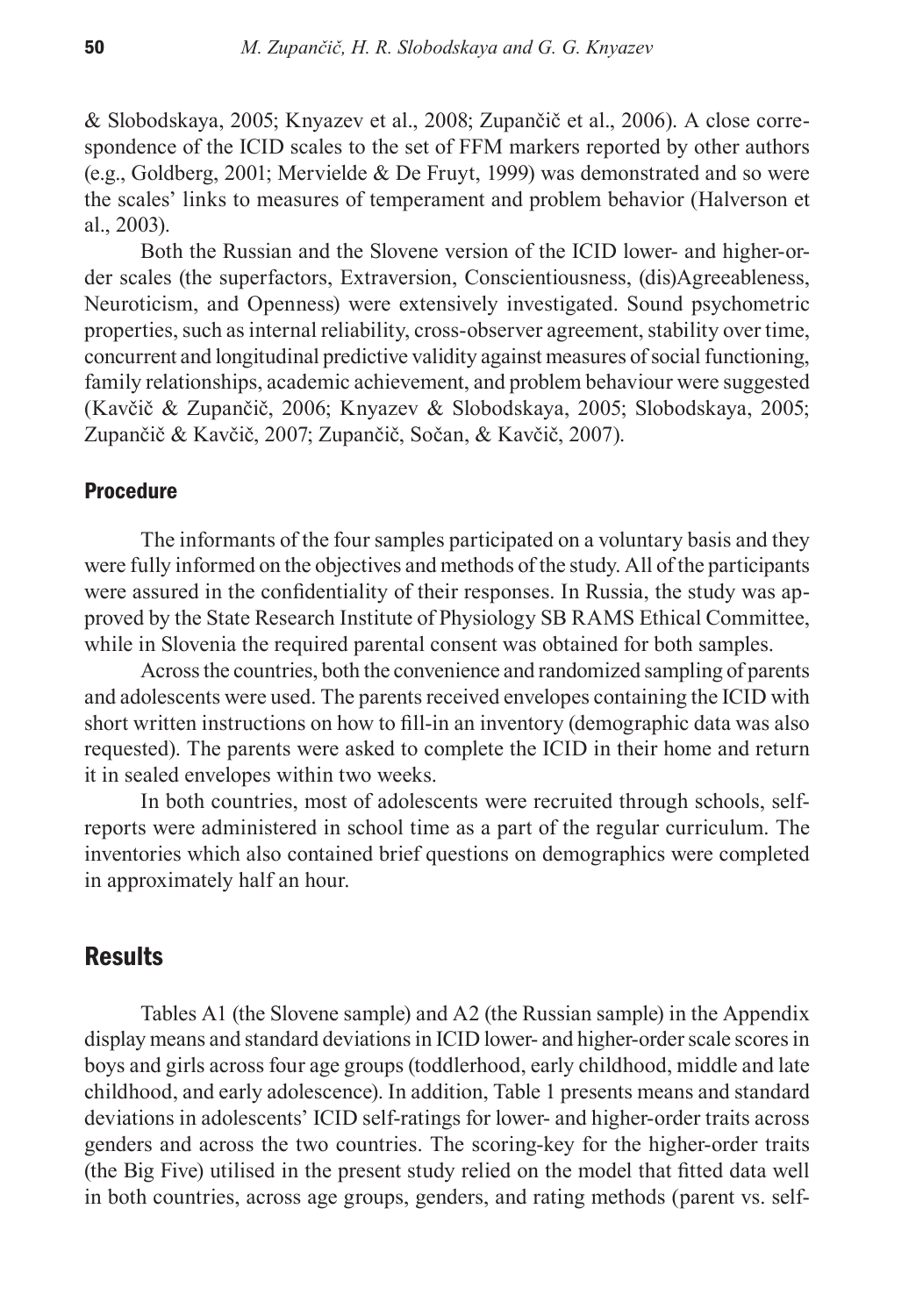|                                |             | Slovenia ( $N = 393$ ) | Russia ( $N = 553$ ) |        |  |  |
|--------------------------------|-------------|------------------------|----------------------|--------|--|--|
| <b>ICID</b> Scale              | <b>Boys</b> | Girls                  | <b>Boys</b>          | Girls  |  |  |
| <b>Achievement Orientation</b> | 5.01        | 4.94                   | 4.69                 | 4.63   |  |  |
|                                | (0.92)      | (0.92)                 | (0.97)               | (0.97) |  |  |
| <b>Activity Level</b>          | 5.05        | 4.85                   | 4.89                 | 4.68   |  |  |
|                                | (1.05)      | (1.03)                 | (1.07)               | (1.07) |  |  |
| Antagonism                     | 3.02        | 2.74                   | 2.78                 | 2.60   |  |  |
|                                | (0.84)      | (0.78)                 | (1.02)               | (1.04) |  |  |
| Compliant                      | 4.67        | 4.67                   | 4.54                 | 4.51   |  |  |
|                                | (0.88)      | (0.77)                 | (1.00)               | (0.81) |  |  |
| Considerate                    | 4.54        | 4.88                   | 4.71                 | 4.92   |  |  |
|                                | (0.89)      | (0.80)                 | (1.01)               | (0.92) |  |  |
| Distractible                   | 3.49        | 3.48                   | 3.4                  | 3.38   |  |  |
|                                | (0.93)      | (0.86)                 | (1.01)               | (0.90) |  |  |
| Fearful/Insecure               | 3.06        | 3.26                   | 3.03                 | 3.12   |  |  |
|                                | (0.81)      | (0.81)                 | (1.10)               | (1.06) |  |  |
| Intelligent                    | 4.83        | 4.76                   | 4.58                 | 4.61   |  |  |
|                                | (0.84)      | (0.77)                 | (0.83)               | (0.76) |  |  |
| Negative Affect                | 3.45        | 3.51                   | 2.99                 | 3.0    |  |  |
|                                | (1.08)      | (1.03)                 | (1.07)               | (1.03) |  |  |
| Open to Experience             | 4.99        | 5.12                   | 4.85                 | 4.98   |  |  |
|                                | (0.82)      | (0.79)                 | (0.88)               | (0.79) |  |  |
| Organized                      | 4.76        | 4.88                   | 4.79                 | 4.89   |  |  |
|                                | (0.81)      | (0.79)                 | (0.95)               | (0.84) |  |  |
| <b>Positive Emotions</b>       | 4.86        | 5.05                   | 4.74                 | 4.96   |  |  |
|                                | (0.91)      | (0.93)                 | (0.98)               | (0.90) |  |  |
| Shy                            | 2.97        | 2.9                    | 3.18                 | 3.0    |  |  |
|                                | (0.87)      | (0.93)                 | (0.94)               | (1.04) |  |  |
| Sociable                       | 4.89        | 4.9                    | 4.58                 | 4.68   |  |  |
|                                | (0.95)      | (0.98)                 | (0.93)               | (0.93) |  |  |
| <b>Strong Willed</b>           | 4.15        | 4.06                   | 3.92                 | 4.05   |  |  |
|                                | (0.82)      | (0.79)                 | (0.75)               | (0.91) |  |  |
| Neuroticism                    | 3.25        | 3.39                   | 3.01                 | 3.06   |  |  |
|                                | (0.83)      | (0.80)                 | (0.96)               | (0.92) |  |  |
| Extraversion                   | 4.89        | 4.98                   | 4.76                 | 4.87   |  |  |
|                                | (0.70)      | (0.74)                 | (0.75)               | (0.68) |  |  |
| Openness                       | 4.83        | 4.76                   | 4.58                 | 4.61   |  |  |
|                                | (0.84)      | (0.77)                 | (0.83)               | (0.76) |  |  |
| Disagreeableness               | 3.5         | 3.37                   | 3.39                 | 3.38   |  |  |
|                                | (0.58)      | (0.54)                 | (0.62)               | (0.66) |  |  |
| Conscientiousness              | 4.76        | 4.78                   | 4.69                 | 4.72   |  |  |
|                                | (0.73)      | (0.73)                 | (0.83)               | (0.75) |  |  |

Table 1. *Means (and standard deviations in parentheses) in ICID adolescent self-ratings: Boys and girls across the two countries.*

report). Extraversion was defined by sociability, activity, and positive emotionality; Disagreeableness was characterized by antagonism and strong will; Neuroticism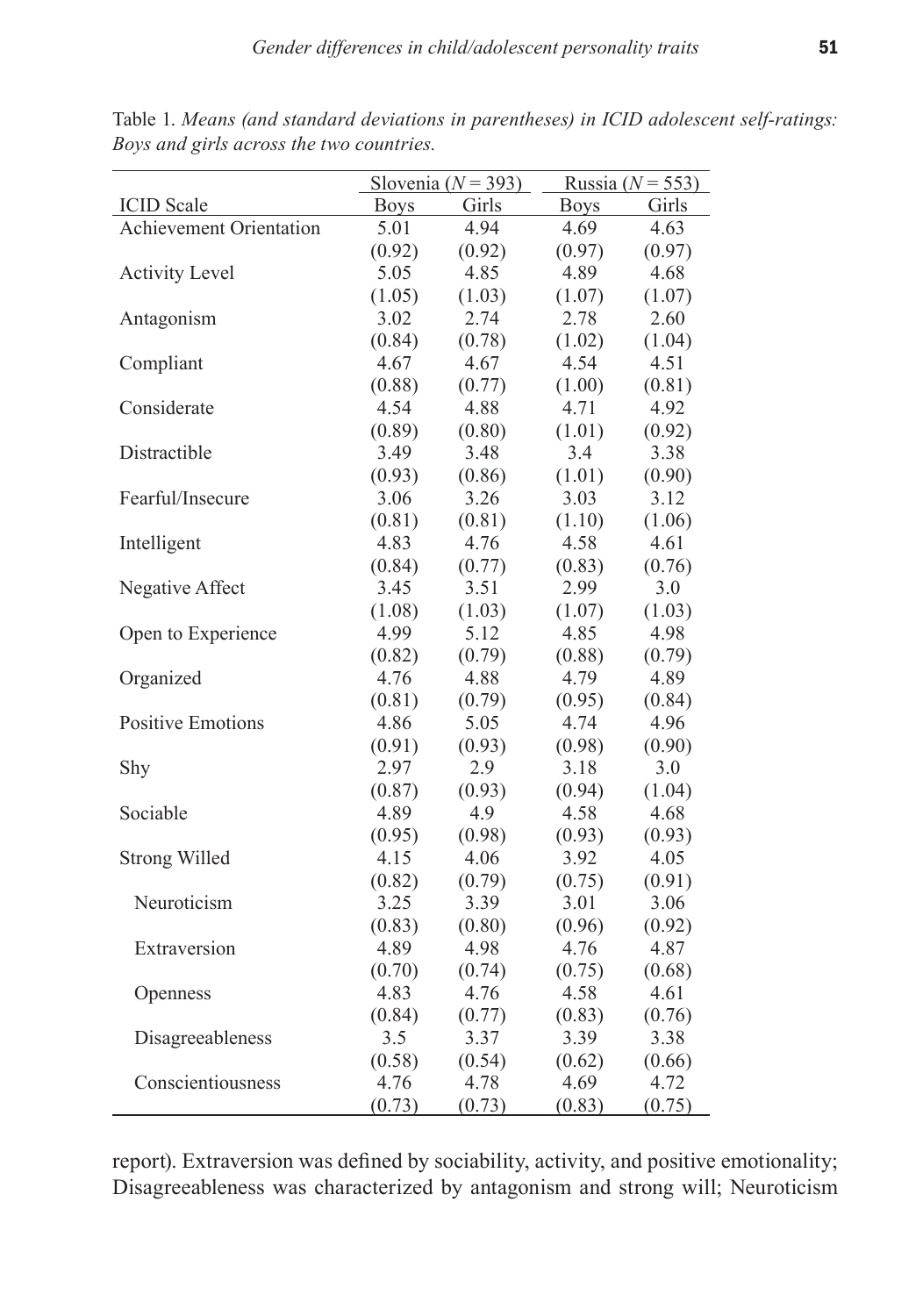captured fear/insecurity, negative affectivity, and shyness; Conscientiousness was described by organized behavior, achievement orientation and low distractibility; and Openness comprised intelligence and openness to experience. The Compliant and Considerate scales were omitted from the model due to their low discriminative validity (Knyazev et al., 2008). However, they were used in the analysis of lowerorder traits.

Gender differences in each country, age group, and with respect to the method of assessment in early adolescence were calculated by *t*-test. Only the differences at 0.05 probability level or lower were accounted for. The magnitude of differences (effect size) was defined by *d*, a measure of how many standard deviations apart the two means are: a *d* of 0.2, 0.5, and 0.8 represents a small, medium, and large effect size, respectively (Cohen, 1988).

In the two countries, the direction of gender differences was quite similar for one informant, but differed between the informants. The differences between boys and girls in Slovene and Russian parent ratings of the total sample and in the Slovene and Russian adolescent self-ratings strongly correlated with each other (rank-order *r* = .94 and .76 for parent and self-ratings, respectively, both *p*s < .001). Contrariwise, within-country correlations of *d*s between parent and self-ratings of adolescents were substantially weaker ( $r = .47$ ,  $p = .038$  and  $r = .36$ ,  $p = .114$  for the Russian and the Slovene sample, respectively).

## Gender differences in parent ratings of child trait expression across age groups

The effect sizes of gender differences derived from parent ratings across the four age groups and across the two countries are captured in Table 2. The magnitude of gender differences is small and similar in the two countries. Mean *d*s across the 20 variables were 0.16 in the Russian and 0.14 in the Slovene sample. Overall, in both countries, girls were rated by their parents as somewhat more achievement orientated, compliant, considerate, and organized, whereas boys were assessed as slightly more active, antagonistic, and distractible. Additionally, in Slovenia, boys were perceived as slightly more fearful/insecure, shy, and prone to negative affect, whereas in Russia, they were perceived as less intelligent than girls. On the higherorder scales, according to parent ratings, girls appeared more conscientious and agreeable in both countries. In Slovenia, girls were also assessed as slightly more emotionally stable, and in Russia as more open than boys. However, these descriptions present general trends in parental perceptions of their children's personality trait expression by child gender as all of the gender differences across the four age groups did not reach statistical significance.

#### Age trends in gender differences

As indicated in Table 2, gender differences across the two countries appear significant with regard to more personality traits in school age children and early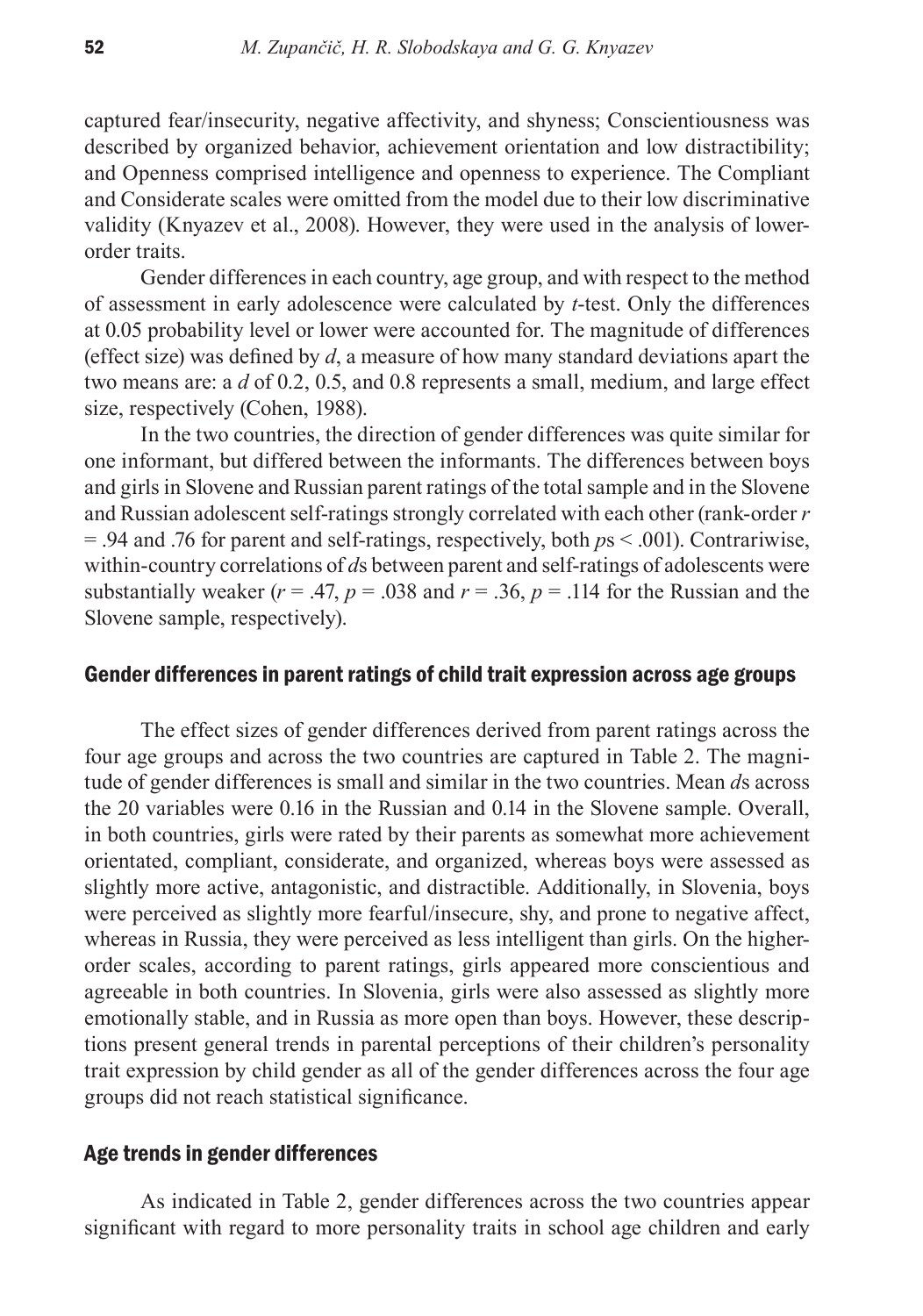| lote. Positive value indicates that boys scored higher than girls. |
|--------------------------------------------------------------------|
|                                                                    |
|                                                                    |

|                          | $2-3$ years |                                                                                                                                                                                                                                                                                                                                                | $4-6$ years |          | $7 - 11$ years                              |                                                                 | $12-15$ years                                                                                                                           |                                                                                                                    |
|--------------------------|-------------|------------------------------------------------------------------------------------------------------------------------------------------------------------------------------------------------------------------------------------------------------------------------------------------------------------------------------------------------|-------------|----------|---------------------------------------------|-----------------------------------------------------------------|-----------------------------------------------------------------------------------------------------------------------------------------|--------------------------------------------------------------------------------------------------------------------|
| <b>CID Scale</b>         | Slovenia    | Russia                                                                                                                                                                                                                                                                                                                                         | Slovenia    | Russia   | Slovenia                                    | Russia                                                          | Slovenia                                                                                                                                | Russia                                                                                                             |
| Achievement Orientiation | $-0.21*$    | $-0.06$                                                                                                                                                                                                                                                                                                                                        | $-0.08$     | $-0.15$  | $-0.03$                                     | $-0.22**$                                                       | $-0.42**$                                                                                                                               | $-0.39***$                                                                                                         |
| Activity Level           | $0.11*$     | 0.23                                                                                                                                                                                                                                                                                                                                           | 50.05       | $0.36**$ | $0.28**$                                    | $0.19*$                                                         | $0.32***$                                                                                                                               | 0.12                                                                                                               |
| Antagonism               | $0.20*$     | $-0.02$                                                                                                                                                                                                                                                                                                                                        | 0.20        | 10.01    | 0.05                                        | 0.12                                                            | $0.35***$                                                                                                                               | $0.19*$                                                                                                            |
| compliant                | $-0.19$     | $-0.15$                                                                                                                                                                                                                                                                                                                                        |             | $-0.08$  | $-0.03$                                     | $-0.15$                                                         |                                                                                                                                         | $-0.25**$                                                                                                          |
| Considerate              | $-0.27**$   |                                                                                                                                                                                                                                                                                                                                                | $-0.06$     |          | $-0.08$                                     | $-0.13$                                                         |                                                                                                                                         | $-0.18*$                                                                                                           |
| Distractible             | $0.25*$     | $-0.23$                                                                                                                                                                                                                                                                                                                                        | $0.02\,$    |          | $0.20*$                                     | $0.29***$                                                       |                                                                                                                                         | $0.37$ ***                                                                                                         |
| Fearful/Insecure         | 0.14        |                                                                                                                                                                                                                                                                                                                                                | 0.27        |          |                                             | $0.12\,$                                                        |                                                                                                                                         |                                                                                                                    |
| ntelligent               | $-0.27**$   |                                                                                                                                                                                                                                                                                                                                                |             |          | $\begin{array}{c} 0.09 \\ 0.14 \end{array}$ | $-0.25***$                                                      |                                                                                                                                         | $0.06$<br>-0.32***                                                                                                 |
| Negative Affect          | $0.04\,$    |                                                                                                                                                                                                                                                                                                                                                |             |          | $0.17*$                                     | $0.13\,$                                                        |                                                                                                                                         |                                                                                                                    |
| Open to Experience       | $-0.22*$    | $\begin{array}{c} 0.07 \\ 0.07 \\ 0.07 \\ -0.07 \\ -0.07 \\ -0.08 \\ -0.08 \\ -0.09 \\ -0.09 \\ -0.09 \\ -0.09 \\ -0.09 \\ -0.09 \\ -0.09 \\ -0.09 \\ -0.09 \\ -0.09 \\ -0.09 \\ -0.09 \\ -0.09 \\ -0.09 \\ -0.09 \\ -0.09 \\ -0.09 \\ -0.09 \\ -0.09 \\ -0.09 \\ -0.09 \\ -0.09 \\ -0.09 \\ -0.09 \\ -0.09 \\ -0.09 \\ -0.09 \\ -0.09 \\ -0.$ |             |          | $0.17*$                                     | $-0.09$                                                         | $-0.32***$<br>$0.326***$<br>$0.1800*$<br>$0.11200*$<br>$0.11200*$<br>$0.11800*$<br>$0.11400*$<br>$0.11400*$<br>$0.11400*$<br>$0.11400*$ | 0.02<br>$-0.07$<br>$-0.45$<br>$+0.13$<br>$-0.13$<br>$-0.05$<br>$-0.12$<br>$-0.12$<br>$-0.32$<br>$-0.32$<br>$-0.32$ |
| organized                | $-0.20*$    |                                                                                                                                                                                                                                                                                                                                                |             |          | $-0.21**$                                   | $-0.26***$                                                      |                                                                                                                                         |                                                                                                                    |
| Positive Emotions        | $-0.25*$    |                                                                                                                                                                                                                                                                                                                                                |             |          | $10.01\,$                                   |                                                                 |                                                                                                                                         |                                                                                                                    |
| Shy                      | $0.26**$    |                                                                                                                                                                                                                                                                                                                                                |             |          | $0.14*$                                     | $\begin{array}{c} 0.000 \\ 0.005 \\ 0.014 \\ 0.008 \end{array}$ |                                                                                                                                         |                                                                                                                    |
| Sociable                 | $-0.21*$    |                                                                                                                                                                                                                                                                                                                                                |             |          | $-0.06$                                     |                                                                 |                                                                                                                                         |                                                                                                                    |
| Strong Willed            | $-0.09$     |                                                                                                                                                                                                                                                                                                                                                |             |          | $0.02\,$                                    |                                                                 |                                                                                                                                         |                                                                                                                    |
| Neuroticism              | $0.10\,$    |                                                                                                                                                                                                                                                                                                                                                |             |          | $0.15*$                                     |                                                                 |                                                                                                                                         |                                                                                                                    |
| Extraversion             | $-0.22*$    |                                                                                                                                                                                                                                                                                                                                                | $-0.04$     |          | $-0.04$                                     |                                                                 |                                                                                                                                         |                                                                                                                    |
| Openness                 | $-0.27**$   | $-0.19$<br>0.12                                                                                                                                                                                                                                                                                                                                | $-0.13$     |          | $-0.07$                                     | 0.14                                                            |                                                                                                                                         |                                                                                                                    |
| <b>Disagreeableness</b>  | 0.16        |                                                                                                                                                                                                                                                                                                                                                |             |          | $0.17*$                                     | $0.10\,$                                                        | $0.29***$                                                                                                                               | 0.14                                                                                                               |
| Conscientiousness        | $-0.26*$    | $-0.22$                                                                                                                                                                                                                                                                                                                                        | $-0.06$     | $-0.18$  | $-0.26**$                                   | $-0.17*$                                                        | $-0.42***$                                                                                                                              | $-0.45***$                                                                                                         |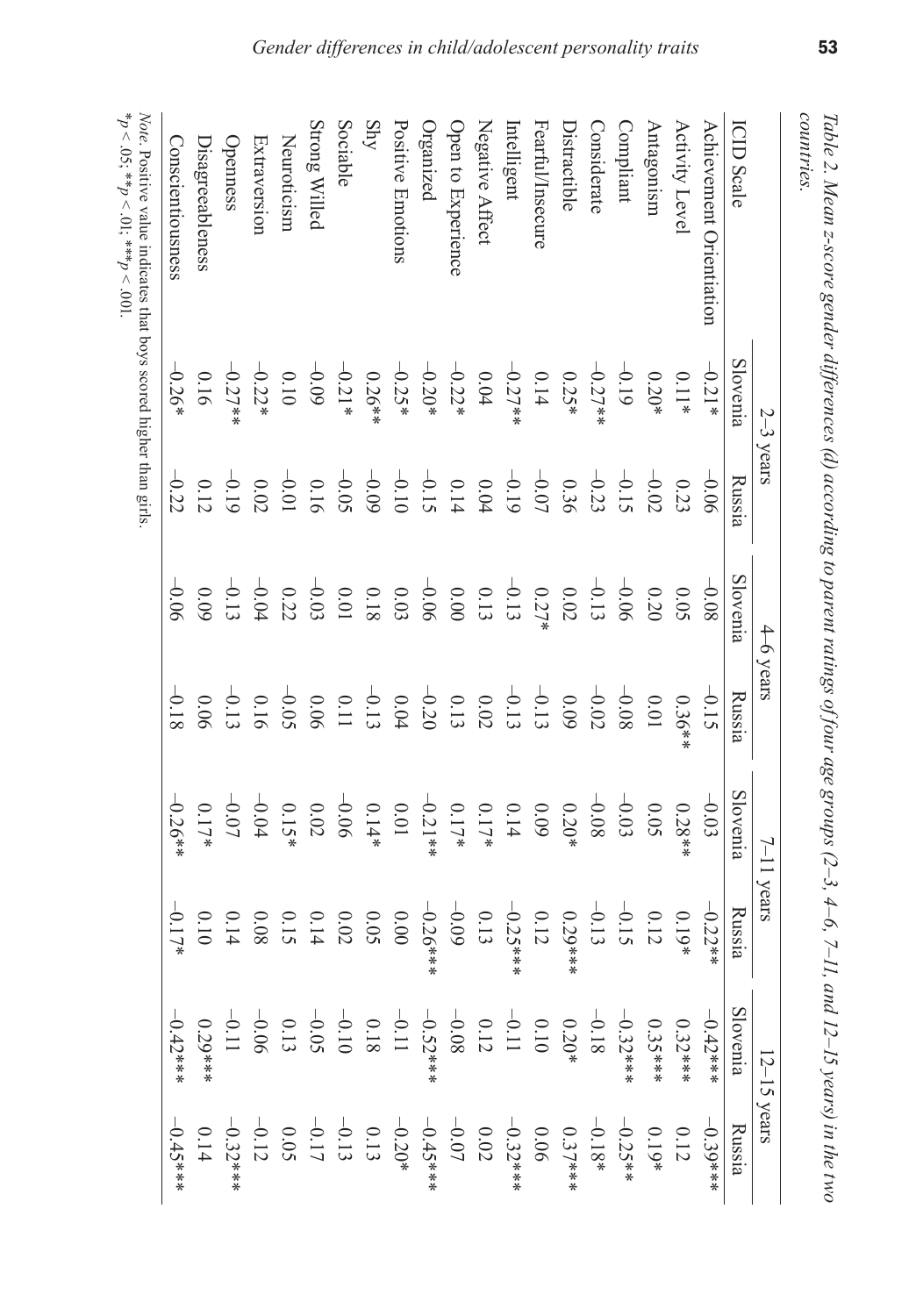adolescents relative to preschoolers whereas many small, though significant gender differences were also demonstrated in parental ratings of Slovene toddlers (note that the Russian sample of parents reporting on toddlers was considerably smaller). Actually, the mean *d*s were higher in the Slovene parents' assessments of toddlers (0.20) and early adolescents (0.21) than in ratings of preschoolers (0.10) and school children (0.12). The age trend in mean effect sizes of gender differences was 0.13, 0.11, 0.14, and 0.21 for assessments of Russian toddlers, preschoolers, school children, and early adolescents, respectively. A relatively consistent pattern of significant gender differences across countries was identified in parental reports on the two older groups: school age and adolescent daughters were ascribed higher levels of conscientiousness, organized behavior, and achievement orientation than were sons of the same age who were, in turn, assessed as more active and distractible in comparison to daughters.

### Gender differences in self- vs. parent ratings of personality

Table 3 provides mean effect sizes of gender differences in lower- and higherorder personality traits across countries (Slovenia vs. Russia), and methods of assessment (parent vs. self-reports). The *d*s for gender differences according to parental data source are presented with regard to the total sample of target children/adolescents and the column *Self* provides *d*s for gender differences in early adolescents. Considering the adolescent age group only, the *d*s for self-report in Table 3 are compared with *d*s derived from parental ratings of the same age group displayed across the last two columns of the Table 2.

According to adolescent self-ratings, girls in both countries appeared significantly more considerate and prone to positive emotions than boys, who in turn, tended to rate themselves as more antagonistic (significantly in Slovenia) and active (significantly in Russia). Additionally, the Russian girls appeared to be significantly less shy in comparison to Russian boys, whereas Slovene girls provided significantly higher ratings with regard to fear/insecurity than did their male counterparts. On the higher-order scales, Slovene boys rated themselves as more disagreeable than Slovene girls.

As with overall parent reports on children/adolescents (mean *d*s for Slovenia and Russia were 0.14 and 0.16, respectively), and specifically on adolescents (mean *d*s were 0.21 in each country), the mean magnitude of gender differences in adolescent self-ratings were small: 0.14 in the Slovene and 0.10 in the Russian sample. Even the largest effect size did not exceed a difference of 0.39 *SD* in mean scores for self-reports on the Considerate scale (Slovene girls scored higher than Slovene boys). Except for a 0.52 *SD* difference (a medium effect size) in parent reports on their adolescent daughters' and sons' organized behavior (Slovene girls were rated higher than Slovene boys), all other gender differences derived from parental data on early adolescents were small in both countries. However, analyses of parental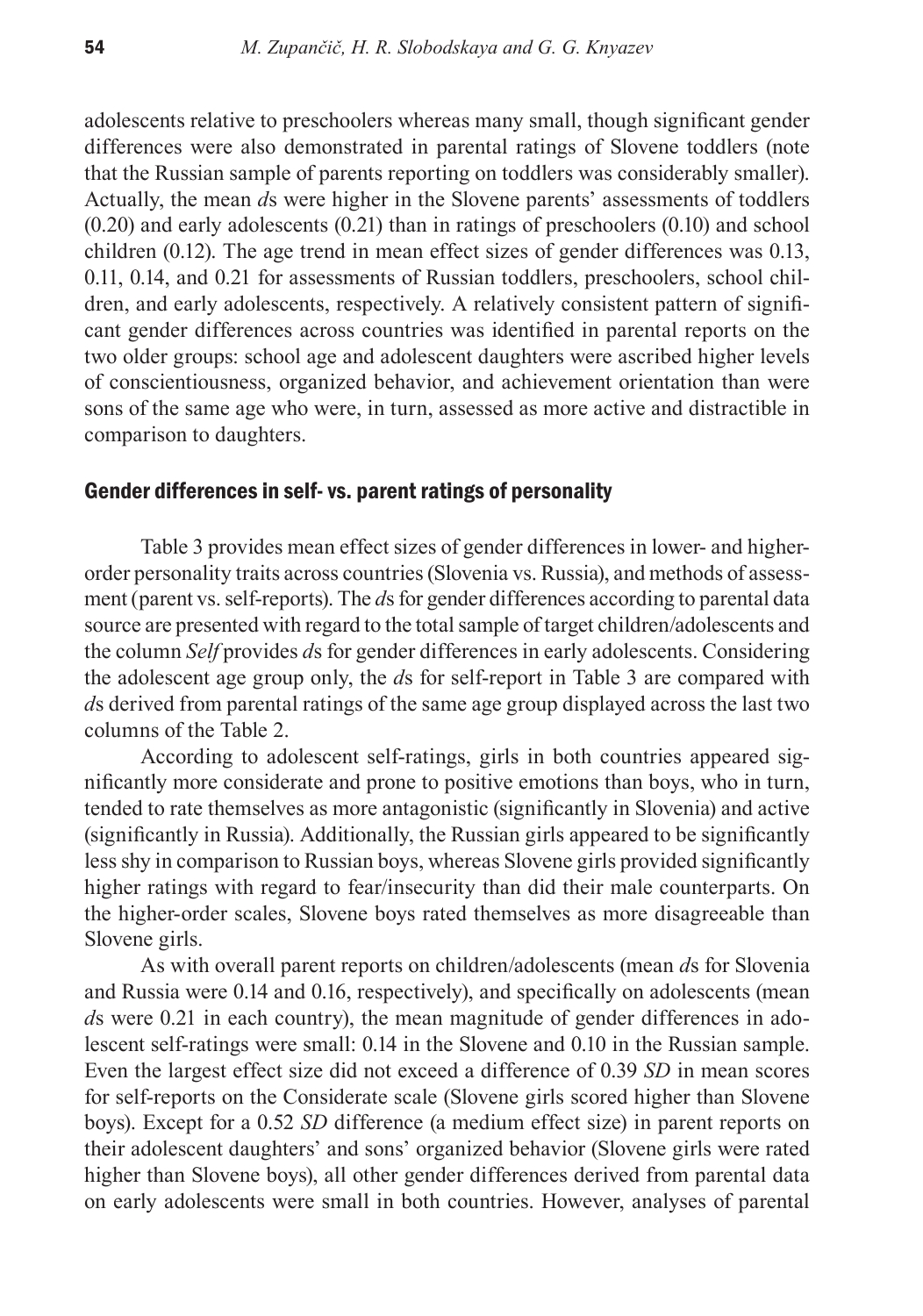versus self-ratings yielded significant gender differences in perceived expression of more adolescent personality traits as well as somewhat larger effect sizes of these differences. Several similarities in the pattern of significant gender differences relying on parental data sources were obtained across Slovenia and Russia: parents rated adolescent-girls as more achievement orientated, compliant, organized and conscientious than adolescent-boys who were, in turn, assessed as more antagonistic and distractible than were girls.

|                          | Russia     |           | Slovenia   |            |
|--------------------------|------------|-----------|------------|------------|
|                          | Parent     | Self      | Parent     | Self       |
| Achievement Orientation  | $-0.28***$ | 0.05      | $-0.19***$ | 0.08       |
| <b>Activity Level</b>    | $0.22***$  | $0.19*$   | $0.22***$  | 0.19       |
| Antagonism               | $0.13*$    | 0.17      | $0.18***$  | $0.35***$  |
| Compliant                | $-0.20***$ | 0.03      | $-0.16***$ | $-0.00$    |
| Considerate              | $-0.14**$  | $-0.22*$  | $-0.16***$ | $-0.39***$ |
| Distractible             | $0.30***$  | 0.03      | $0.19***$  | 0.01       |
| Fearful/Insecure         | 0.06       | $-0.08$   | $0.15**$   | $-0.26*$   |
| Intelligent              | $-0.26***$ | $-0.03$   | $-0.07$    | 0.08       |
| Negative Affect          | 0.08       | $-0.01$   | $0.13**$   | $-0.06$    |
| Open to Experience       | $-0.02$    | $-0.16$   | 0.00       | $-0.16$    |
| Organized                | $-0.32***$ | $-0.11$   | $-0.28***$ | $-0.15$    |
| <b>Positive Emotions</b> | $-0.10$    | $-0.23**$ | $-0.08$    | $-0.20*$   |
| Shy                      | 0.05       | $0.18*$   | $0.14**$   | 0.08       |
| Sociable                 | $-0.01$    | $-0.11$   | $-0.06$    | $-0.00$    |
| <b>Strong Willed</b>     | $-0.04$    | $-0.16$   | 0.02       | 0.12       |
| Neuroticism              | 0.07       | $-0.06$   | $0.16***$  | $-0.16$    |
| Extraversion             | $-0.02$    | $-0.15$   | $-0.04$    | $-0.12$    |
| Openness                 | $-0.26***$ | $-0.04$   | $-0.07$    | 0.08       |
| Disagreeableness         | $0.13**$   | 0.01      | $0.17***$  | $0.23*$    |
| Conscientiousness        | $-0.34***$ | $-0.04$   | $-0.25***$ | $-0.02$    |

Table 3. *Mean z-score difference (d) between adolescent boys and girls according to overall parent- and adolescent self-ratings.*

*Note.* Positive value indicates that boys scored higher than girls.  $*_{p}$  < .05;  $*_{p}$  < .01;  $*_{p}$  < .001.

Overall, in both countries the pattern of gender differences in self- and parent reports was not similar. At the higher-order level, only higher disagreeableness of Slovene boys relative to Slovene girls was confirmed by both raters (also when specifically accounting for parent reports on adolescents). At the lower-order traits, significantly higher consideration of girls in comparison to boys was obtained across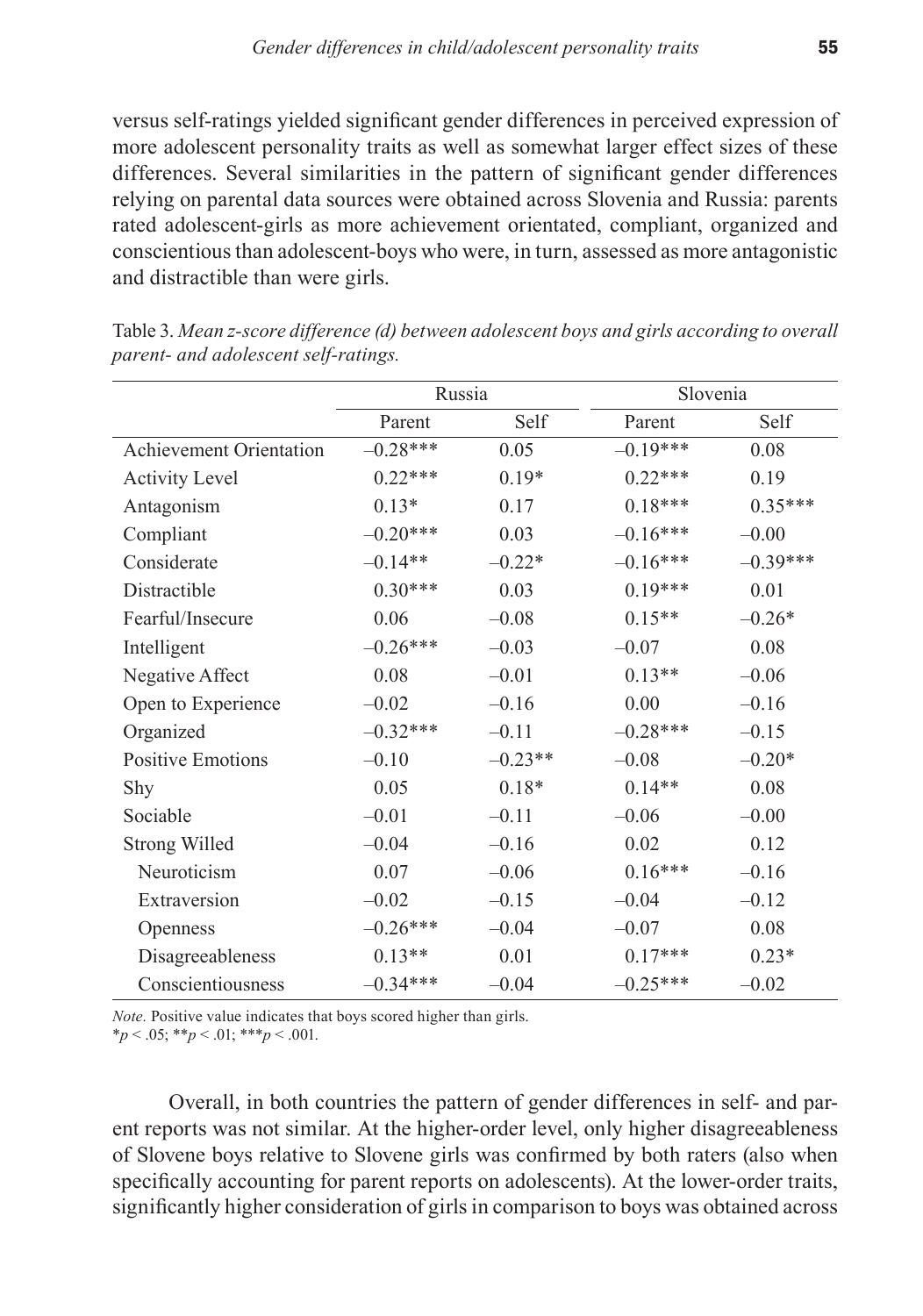countries and methods of assessment, the two Slovene groups of informants concurred in rating boys significantly higher for antagonism than girls (also when parents reported specifically on adolescents), whereas significantly higher activity level of boys relative to girls across the two data sources was demonstrated in Russia.

# **Discussion**

Child and adolescent personality in two different cultural contexts (Slovenia and Russia) was assessed by parents and adolescents themselves. The higher- and lower-order personality traits were recorded through a specially designed assessment tool to capture child and early adolescent characteristics that are the most salient for parents across various cultural settings, the ICID (Halverson et al., 2003). Gender differences in the ICID trait scores were studied and compared between the two countries, across age groups and methods of assessment (parent- and self-report). As expected, even the significant gender differences were small across countries, age of the target children/adolescents, and informants reporting on adolescent trait expression. Gender differences as reflected from parental reports on children were present even among toddlers but appeared significant in Slovenia only, partly due to a small Russian sample size. However, the small differences between parents' ratings of toddler-boys and toddler-girls in both countries dropped in early childhood and reappeared significant with school age children, while the magnitude of gender differences increased in early adolescence. This pattern thus, does not lend unambiguous evidence in support of biosocial hypothesis.

According to our prediction, the magnitude of gender differences was similar in Slovenia and Russia but patterns of these differences were substantially different across the raters. The between-informants difference seems to be robust since it generalized across the two countries. The observed patterns of gender differences were much closer to each other for one source of information across the countries than they were for different sources of information within the country. It has been noted previously with adult samples that external ratings, as compared to self-ratings, systematically underestimate the magnitude of age and gender differences (McCrae, Costa, Hřebičková et al., 2004; McCrae, Costa, Martin et al., 2004). However, this was not the case in our study as the overall magnitude of personality gender differences was similar across parent- and self-reports, while the parental assessments yielded significant gender differences in more traits than the adolescent self-ratings. Considering the magnitude of gender differences derived from parental reports on adolescents only, the effect sizes were even higher than those demonstrated for selfratings.

The direction of personality gender differences based on parent ratings appeared consistent to findings of other studies (e.g., Halverson, 2003; Kohnstamm, 1989; Zupančič et al., 2006; Zupančič & Kavčič, 2005, 2007), indicating that girls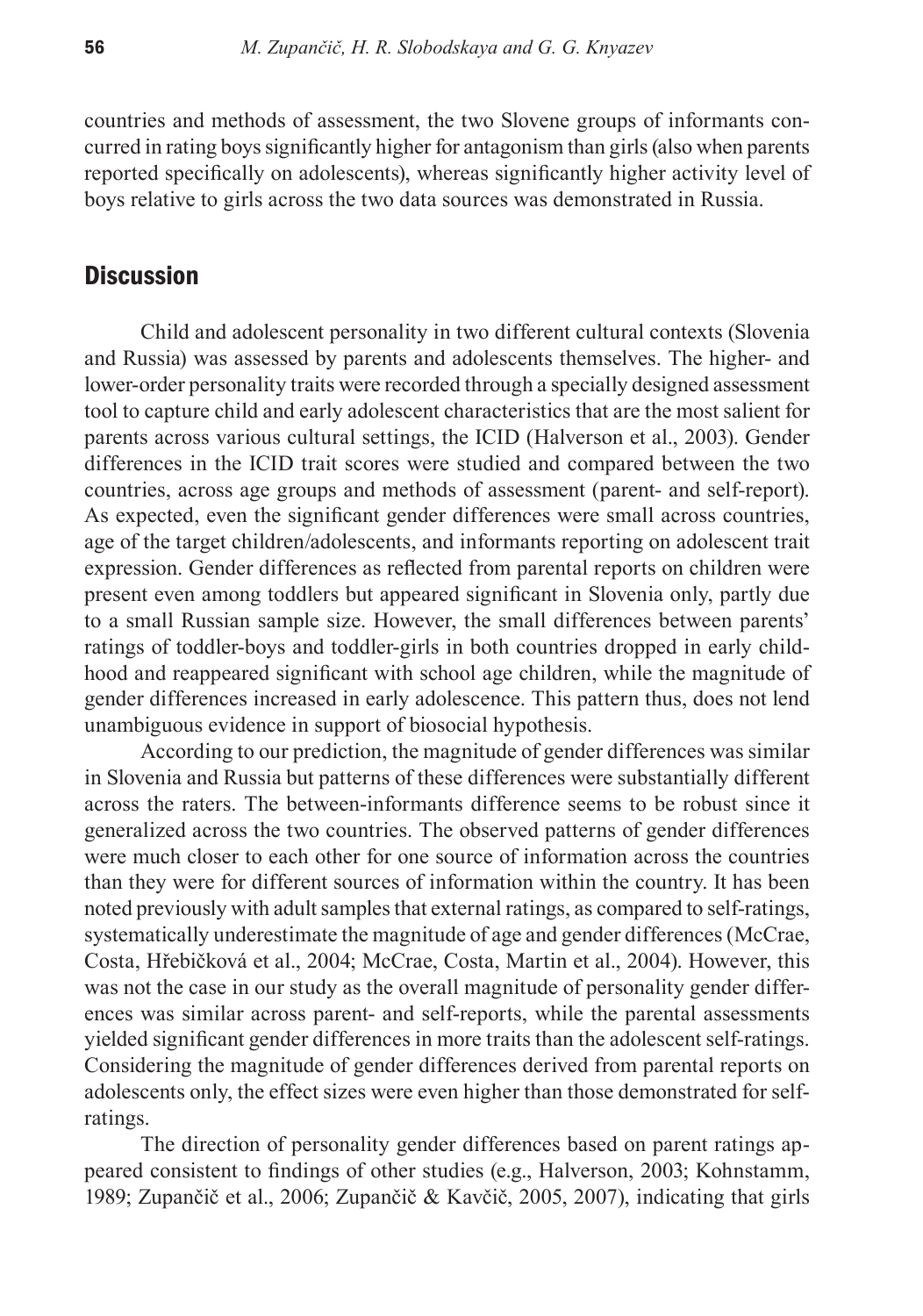are considered by their parents as slightly more expressive in socially desirable traits than boys across different cultural environments. Parents rated girls somewhat higher than boys on Conscientiousness (and on the respective lower-order traits) although the differences generally reached significance in school age children/adolescents. This lends support to previous findings on gender effect for Conscientiousness in free descriptive research (De Fruyt et al., 1998), parental ICID ratings (Halverson, 2003; Slobodskaya, 2005; Zupančič et al., 2006), and temperament assessments of children's effortful control (Else-Quest et al., 2006). Furthermore, the gender differences resulting from parental reports on adolescents' conscientiousness and organized behavior were larger in both countries than the differences obtained with assessments of children but no respective gender effect was established in adolescent self-ratings. The small effect of gender on Disagreeableness and on the Considerate scale (resulting also from self-reports) is in line with studies demonstrating that females score higher in the Agreeableness domain (Costa et al., 2001; McCrae, Terracianno et al., 2005), although other studies established no differences between boys and girls on this robust trait (De Fruyt et al., 1998; Zupančič et al., 2006). In addition, a higher level of activity in boys found in our study was in accord with findings from the temperament research (Else-Quest et al., 2006; Kohnstamm, 1989) and the results obtained from free parental descriptions (De Fruit et al., 1998). The gender differences in child personality trait expression may actually exist but there could be also a specific gender stereotypic bias in parental perception of their daughters' and sons' behavior as the differences between boys and girls derived from adolescents' self-reports did not appear in the same direction for several traits or were even absent. Alternatively, the gender differences in child/adolescent behavior may be exhibited differently at home (where parents observe it and create child personality judgments) than outside home, e.g. among the class-mates (where the adolescents provided self-report).

Inconsistently to the well-documented findings of females being less emotionally stable than males obtained through observer and self-reported personality questionnaires (e.g., McCrae, Terraciano et al., 2005), but in accord with results based on free parental descriptions (De Fruyt et al., 1998), the gender differences in the Neuroticism domain were mostly non-significant with our data. On the contrary, when the differences reached significance they appeared in the opposite direction. Overall, the Slovene parents, for example, rated boys higher on Neuroticism (and on all of the three corresponding lower-order traits) than girls, and the Russian adolescent boys reported on higher levels of shyness than their female peers. Our hypothesis that the personality scores would reflect more emotional instability in girls at least in adolescence was supported only with respect to the Fearful/Insecure facet of Neuroticism and specifically with Slovene self-reports. Another unexpected finding of our study was Russian parents' tendency to rate their daughters higher than sons on the Openness domain. This was mostly due to higher assessments of girls on the Intelligent scale, with gender differences reaching significance for the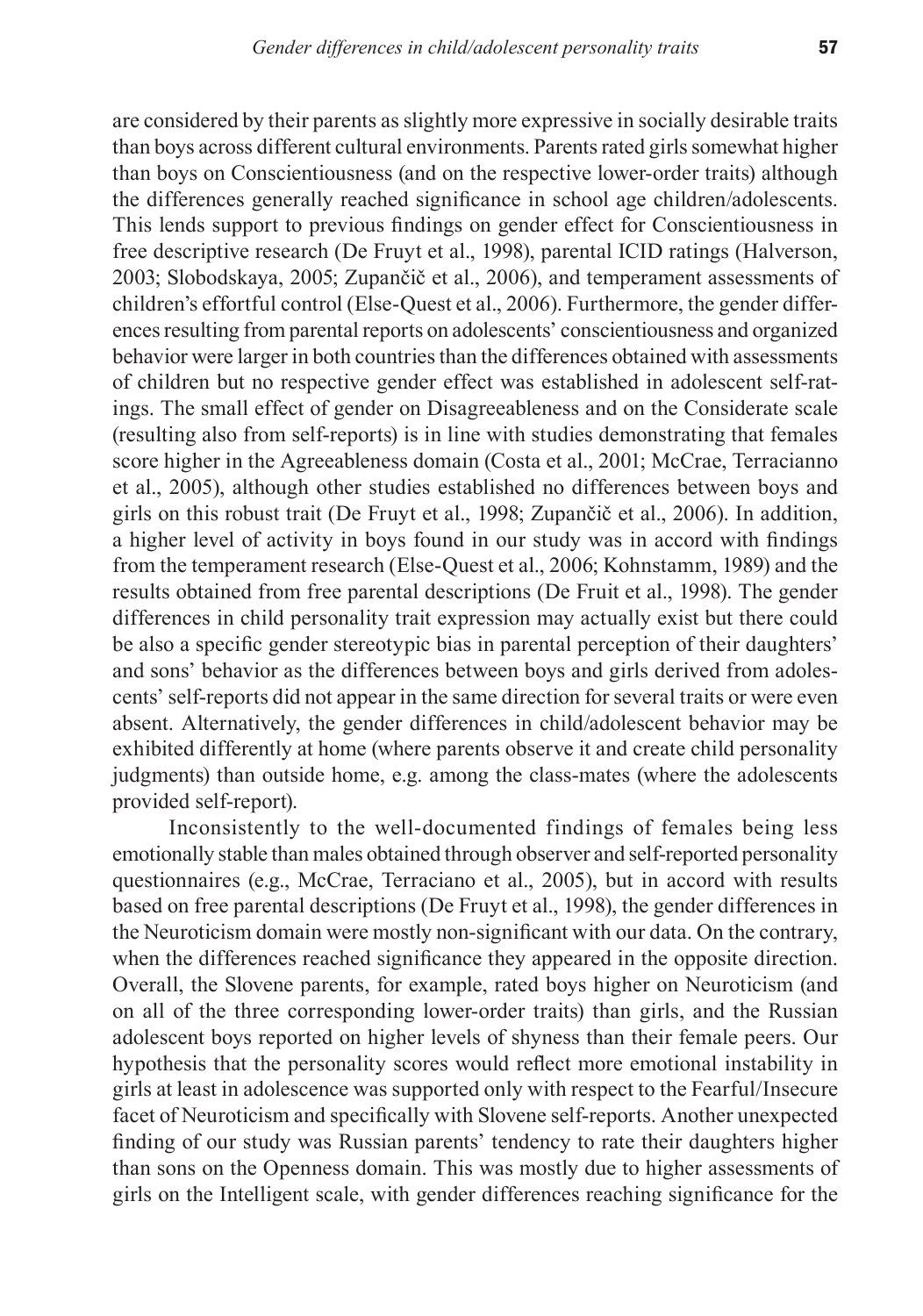two older groups of Russian children/adolescents as well as for Slovene toddlers. The results regarding both gender differences in Neuroticism and Openness/Intelligence are in contrast to the findings with free parental descriptions of children from seven countries (De Fruit et al., 1998) and to those one might have expected according to traditional stereotypes about gender roles. However, similarly to the interpretation by Costa et al. (2001), it might be equally plausible that parents more often emphasize intelligence and emotional stability in daughters than in sons because boys are expected to be bright and stable according to their gender role, while girls' intelligence and emotional stability is attributed to their personality.

# **Conclusions**

The study compared gender differences in child/adolescent personality trait expression across two European countries. In both Slovenia and Russia large samples of target individuals were assessed by their caregivers and adolescents provided selfreports employing an internationally recognized age- and culture-neutral personality measure. To our knowledge no cross-cultural studies of child personality gender differences in mean level trait expression using the ICID data were published so far.

Overall, small gender effects in our study were in accord with expectations and their direction was similar across countries for each source of information. Notable dissimilarities between the informants in both countries were demonstrated, so that higher Agreeableness and Conscientiousness of females were observed for parent reports only, while the results for Neuroticism were inconclusive. Although gender differences in many traits were evident from parental reports on toddlers, the effect sizes did not increase with age of the targets until they reached adolescence. Both the absence of a clear pattern in magnitude of gender differences over age and a crosssectional design of our study preclude an interpretation of gender differences as a result of personality development. Our findings indicate that, along with biological and social influences that presumably shape personality by gender, parental response bias may also contribute to the perceived gender differences in child/adolescent personality expression. In addition, there could be cohort differences in both gender differences in child/adolescent personality and in informants' response bias.

There are a number of limitations of this study one of which is that it was cross-sectional, and although the data came from different informants, they did not rate the same individuals altogether. Future studies should address this shortcoming using longitudinal and multiple-informant data. It may also be assumed that the Slovene sample was more representative for the population than the Russian sample which was actually western Siberian. Further, our results refer to parent evaluations of child/adolescent personality and adolescent self-reports. These do not merely reflect objectively recorded characteristics, but also parental and adolescent implicit theories on child and own personality, respectively. The field would therefore benefit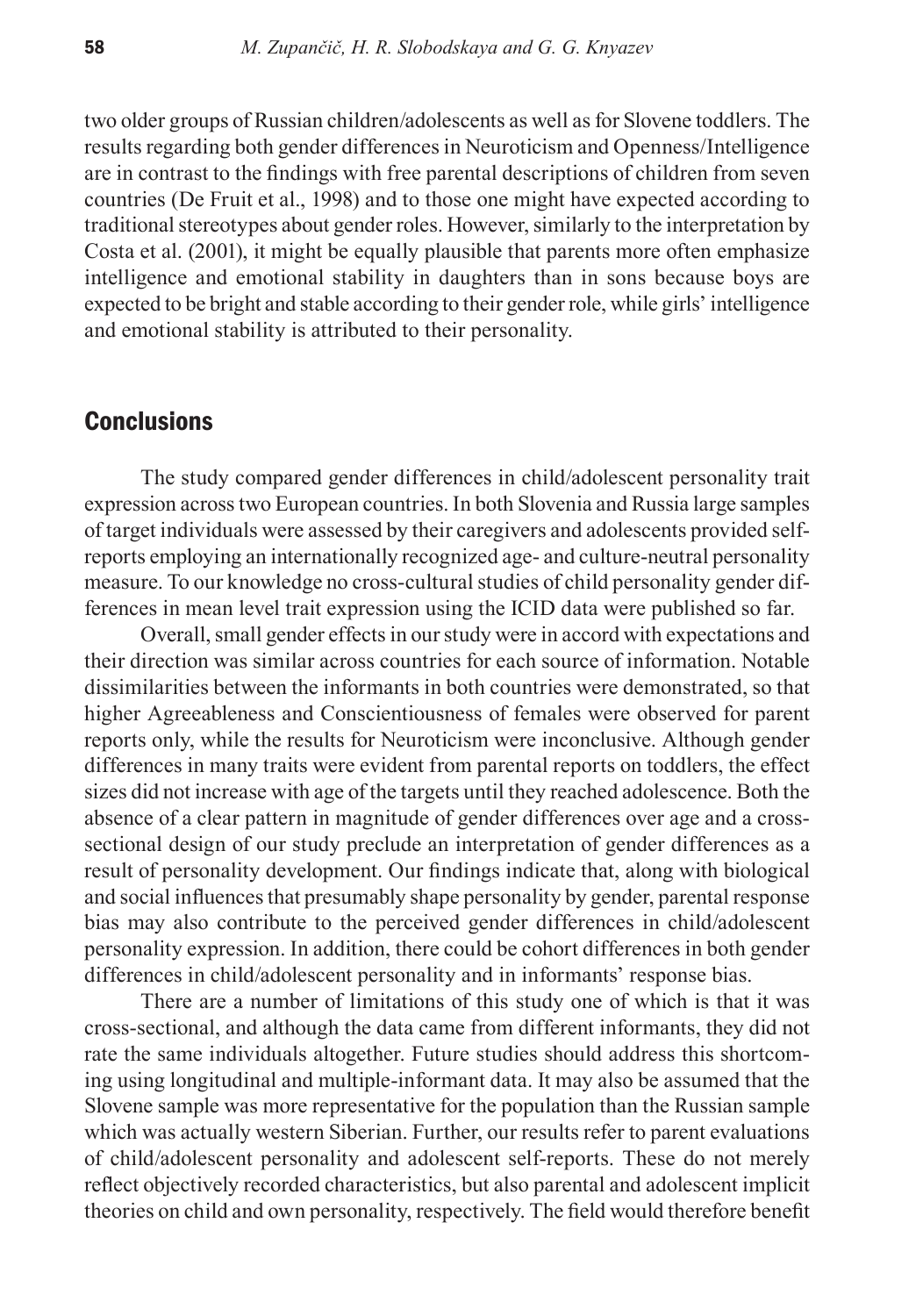from intra- and inter-cultural studies on gender differences in developing personality by comparing observation measures with adult- and adolescent self-assessed child/adolescent inventories.

# **References**

- Allik, J., Laidra, K., Realo, A., & Pullman, H. (2004). Personality development from 12 to 18 years of age: Changes in mean levels and structure of traits. *European Journal of Personality, 18,* 445-462.
- Barbaranelli, C., Caprara, G. V., Rabasca, A., & Pastorelli, C. (2003). A questionnaire for measuring the Big Five in late childhood. *Personality and Individual Differences, 34*, 645-664.
- Cohen, J. (1988). *Statistical power analysis for the behavioral sciences*. Hillsdale, NJ: Lawrence Erlbaum Associates.
- Costa, P. T., Jr., Terraciano, A., & McCrae, R. R. (2001). Gender differences in personality traits across cultures: Robust and surprising findings. *Journal of Personality and Social Psychology, 81*, 322-331.
- De Fruyt, F., Van Hiel, A., & Buyst, V. (1998). Parental personality descriptors of boys and girls. In G. A. Kohnstamm, C. F. Halverson, Jr., I. Mervielde, & V. L. Havill (Eds.), *Parental descriptions of child personality: Developmental antecedents of the Big Five?* (pp. 155-167). Hillsdale, NJ: Erlbaum.
- Donahue, E. M. (1994). Do children use the Big Five, too? Content and structural form in personality description. *Journal of Personality*, *62*(1), 45-66.
- Else-Quest, N. M., Hyde, J. S., Goldsmith, H. H., & Van Hulle, C. A. (2006). Gender differences in temperament: A meta-analysis. *Psychological Bulletin, 132*, 33-72.
- Feingold, A. (1994). Gender differences in personality: A meta-analysis. *Psychological Bulletin, 116*, 429-456.
- Gartstein, M. A., Slobodskaya, H. R., & Kinsht, I. A. (2003). Cross-cultural differences in the first year of life: United States of America (U.S.) and Russian. *International Journal of Behavioral Development, 27*, 316-328.
- Goldberg, L. R. (2001). Analyses of Digman's child-personality data: Derivation of Big-Five factor scores from each of six samples. *Journal of Personalit*y, *69*(5), 709-743.
- Halverson, C. F. (2003). *Culture, age, and personality development*. Paper presented at the 11th European Conference on Developmental Psychology, Milan, Italy.
- Halverson, C. F., Havill, V. L., Deal, J., Baker, S. R., Victor, J. B., Pavlopoulos, V., Besevegis, E., & Wen, L. (2003). Personality structure as derived from parental ratings of free descriptions of children: The Inventory of Child Individual Differences. *Journal of Personality*, *71*(6), 995-1026.
- Hofstede, G. (2001). *Culture's consequences: Comparing values, behaviours, institutions, and organizations across nations* (2nd ed.). Thousand Oaks, CA: Sage.
- Kavčič, T., & Zupančič, M. (2006). *Osebnost otrok in njihovi medsebojni odnosi v družini [Child personality and interpersonal relationships within families]*. Ljubljana: Znanstvenoraziskovalni inštitut Filozofske fakultete.
- Knyazev, G. G., & Slobodskaya, H. R. (2005). Five factor personality structure in children and adolescents (based on parent and self-reports). *Psychological Journal,*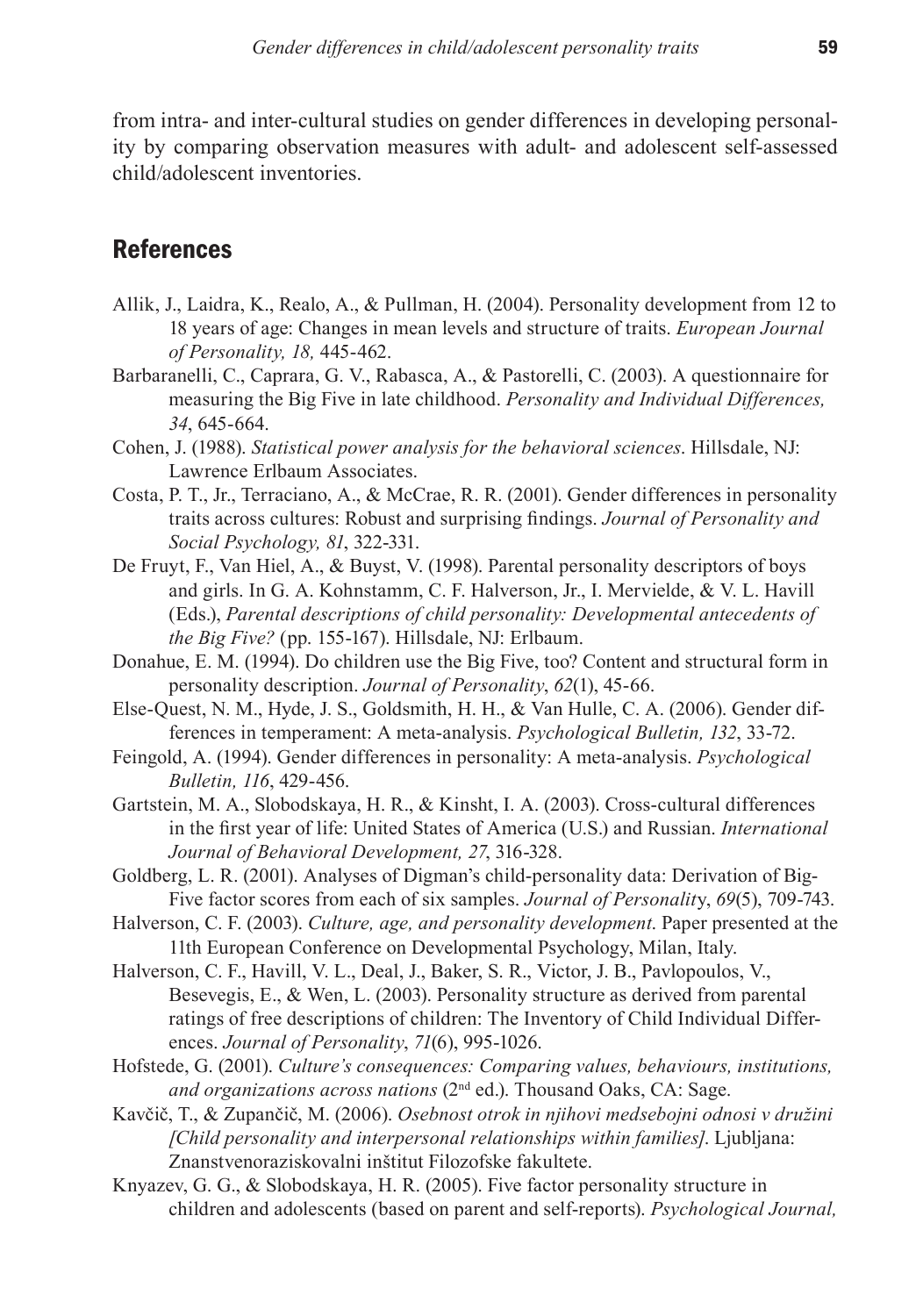*26*(6), 59-67 (In Russian).

- Knyazev, G. G., Zupančič, M., & Slobodskaya, H. R. (2008). Child personality in Slovenia and Russia. Structure and mean level of traits in parent and self-ratings. *Journal of Cross-Cultural Psychology, 39*, 317-334.
- Kohnstamm, G. A. (1989). Temperament in childhood: Cross-cultural and sex differences. In G. A. Kohnstamm, J. E. Bates & M. K. Rothbart (Eds), *Temperament in childhood*, (pp. 483-508). New York: Wiley.
- Lynn, R., & Martin, T. (1997). Gender differences in Extraversion, Neuroticism, and Psychoticism in 37 nations. *Journal of Social Psychology*, *137*, 369-373.
- Maccoby, E., E., & Jacklin, C. N. (1974). *The psychology of sex differences*. Stanford, CA: Stanford University Press.
- Markey, P. M., Markey, C. N., Ericksen, A. J., & Tinsley, B. J. (2002). A preliminary validation of preadolescents' self-reports using the Five-Factor Model of personality. *Journal of Research in Personalit*y, *36*(2), 173-181.
- McCrae, R. R., & Costa, P. T. Jr. (2003). *Personality in adulthood: A Five-Factor Theory perspective* (2nd ed.). New York: Guilford.
- McCrae, R. R., Costa, P. T. Jr., Hřebičková, M., Urbánek, T., Martin, T. A., Oryol, V. E., Rukavishnikov, A. A., & Senin, I. G. (2004). Age differences in personality traits across cultures: Self-report and observer perspectives. *European Journal of Personality*, *18*, 143-157.
- McCrae, R. R., Costa, P. T. Jr., Martin, T. A., Oryol, V. E., Rukavishnikov, A. A., Senin, I. G., Hřebičková, M., & Urbánek, T. (2004). Consensual validation of personality traits across cultures. *Journal of Research in Personality*, *38*, 179-201.
- McCrae, R. R., Costa, P. T. Jr., Ostendorf, F., Angleitner, A., Hřebičková, M., Avia, M. D., Sanz, J., Sanchez-Bernardos, M. L., Kusdil, M. E., Woodfield, R., Saunders, P. R., & Smith, P. B. (2000). Nature over nurture: Temperament, personality and lifespan development. *Journal of Personality and Social Psychology*, *78*, 173-186.
- McCrae, R. R., Costa, P. T. Jr., Terracianno, A., Parker, W. D., Mills, C. J., De Fruyt, F., & Mervielde, I. (2002). Personality trait development from age 12 to age 18: Longitudinal, cross-sectional, and cross-cultural analyses. *Journal of Personality and Social Psychology*, *83*, 1456-1468.
- McCrae, R. R., Martin, T. A., & Costa, P. T. Jr. (2005). Age trends and age norms for the NEO Personality Inventory-3 in adolescents and adults. *Assessment*, *12*, 363-373.
- McCrae, R. R., Terracianno, A., & 78 members of the Personality Profiles Project (2005). Universal features of personality traits from the observer's perspective: Data from 50 cultures. *Journal of Personality and Social Psychology*, *88*, 547-561.
- Measelle, J. R., John, O. P., Ablow, J. C., Cowan, P. A., & Cowan, C. P. (2005). Can children provide coherent, stable, and valid self-reports on the Big Five dimensions? A longitudinal study from ages 5 to 7. *Journal of Personality and Social Psychology, 89*, 90-106.
- Mervielde, I., Buyst, V., & De Fruyt, F. (1995). The validity of the Big-Five as a model for teachers' ratings of individual differences among children aged 4-12 years. *Personality and Individual Difference*s, *18*(4), 525-534.
- Mervielde, I. & De Fruyt, F. (1999). Construction of the Hierarchical Personality Inventory for Children (HiPIC). In I. Mervielde, I. Deary, F. De Fruyt & F. Ostendorf (Eds.), *Personality psychology in Europe: Vol. 7* (pp. 107-128)*.* Tilburg: Tilburg University Press.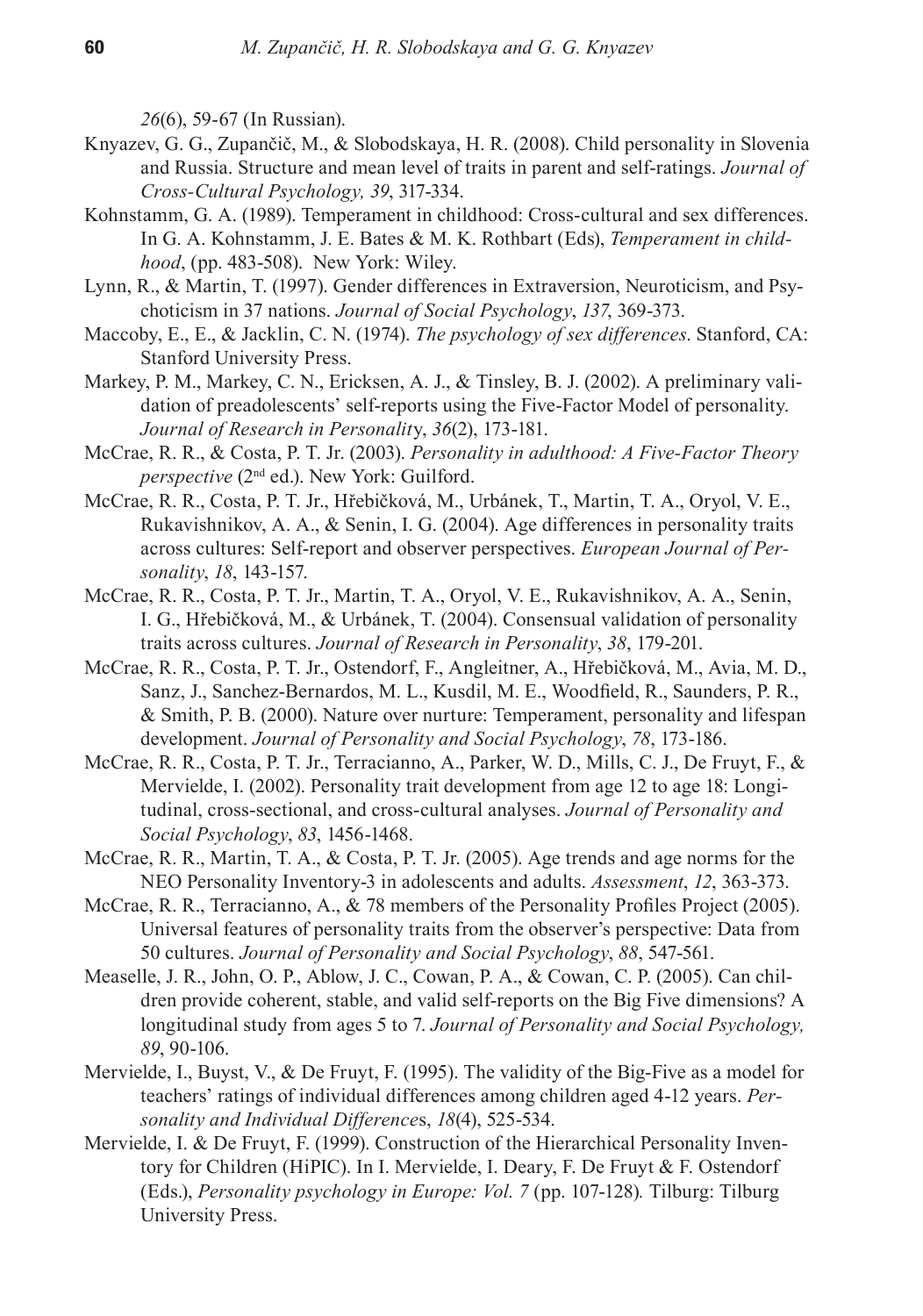- Resing, W. C. M., Bleichrodt, N., & Dekker, P. H. (1999). Measuring personality traits in the classroom. *European Journal of Personalit*y, *13*, 493-509.
- Scholte, R. H. J., van Aken, M. A. G., & van Lieshout, C. F. M. (1997). Adolescent personality factors in self-ratings and peer nominations and their prediction of peer acceptance and peer rejection. *Journal of Personality Assessmen*t, *69*(3), 534-554.
- Shiner, R. L., & Caspi, A. (2003). Personality differences in childhood and adolescence: Measurement, development, and consequences. *Journal of Child Psychology and Psychiatr*y, *44*(1), 2-32.
- Slobodskaya, H. R. (2005). *Personality as predictor of behavioural and emotional problems in Russian children at different ages.* Paper presented at the 12th European Conference on Developmental Psychology, La Laguna, Spain.
- Slobodskaya, H. R., Safronova, M. V., Knyazev, G. G., & Wilson, G. D. (2001). Reactions of Russian adolescents to reward and punishment: A cross-cultural study of the Gray-Wilson Personality Questionnaire. *Personality and Individual Differences, 30*, 1211-1224.
- Van Lieshout, C. F. M., & Haselager, G. J. T. (1994). The Big Five personality factors in Q-sort descriptions of children and adolescents. In C. F. Halverson, Jr., G. A. Kohnstamm & R. P. Martin (Eds.), *The developing structure of temperament and personality from infancy to adulthood* (pp. 293-318). Hillsdale, NJ: Lawrence Erlbaum.
- World Bank (2004). *World development indicators*. Washington, DC: World Bank Publications.
- Zupančič, M., Gril, A., & Kavčič, T. (2006). Child and adolescent personality: Its structure, age trends and gender differences. *Studia Psychologica, 48*(4), 311-332.
- Zupančič, M., & Kavčič, T. (2005). Gender differences in personality through early childhood: A multiple-informant perspective. *Psihološka obzorja* [*Horizons of Psychology*]*, 14*(2), 11-38.
- Zupančič, M., & Kavčič, T. (2007). *Otroci od vrtca do šole: razvoj osebnosti in socialnega vedenja ter učna uspešnost prvošolcev [The children from pre-school to school: Development of personality and social behaviour, and academic achievement in first-graders]*. Ljubljana: Znanstvenoraziskovalni inštitut Filozofske fakultete.
- Zupančič, M., Sočan, G., & Kavčič, T. (2007). Consistency in adult reports on child personality over the pre-school years. *European Journal of Developmental Psychology*. Prepublished on August 18, 2007**,** DOI: 10.1080/17405620701439887.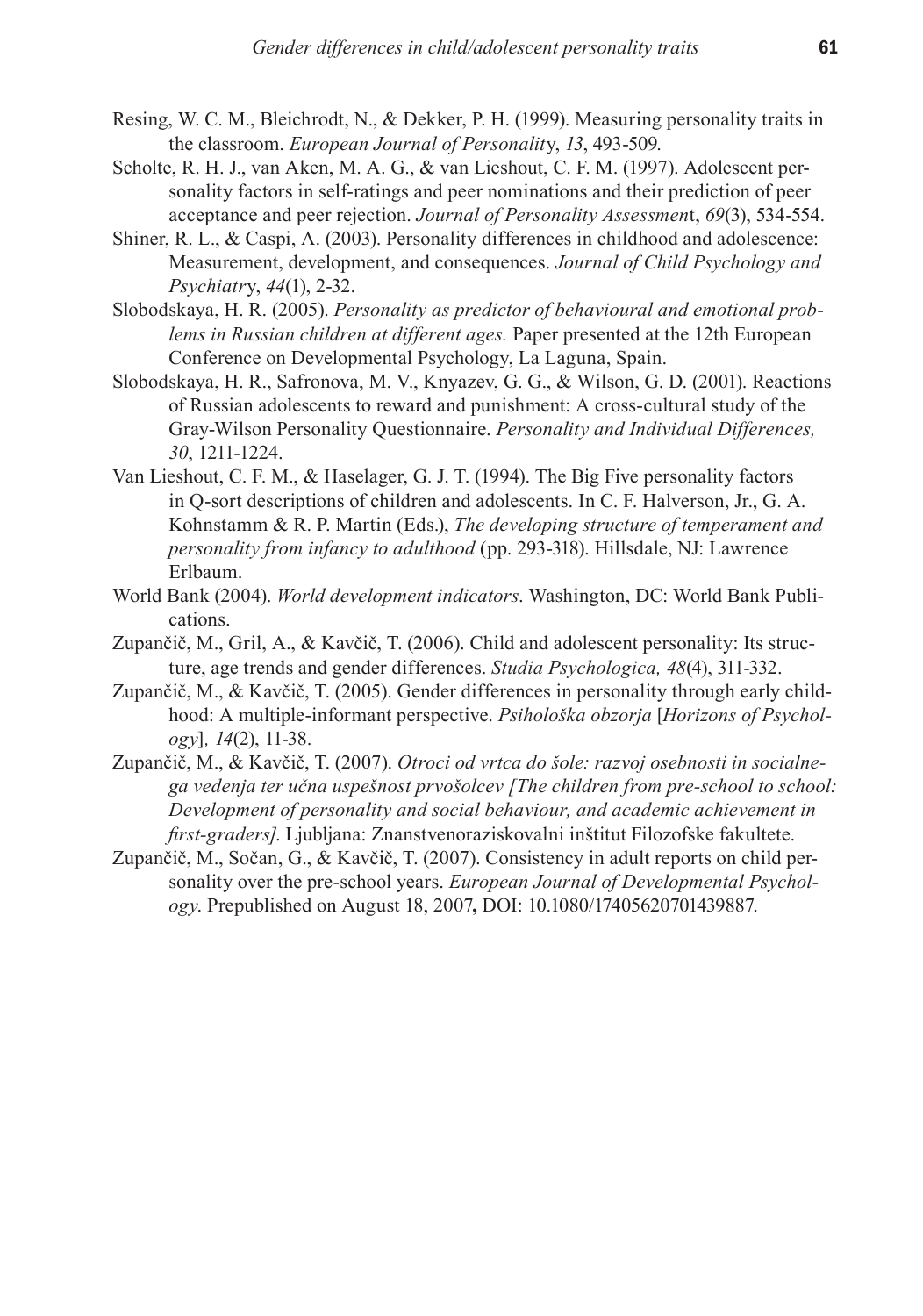# Appendix

Table A1. *Means (and standard deviations in parentheses) in ICID parent ratings: Boys and girls across four age groups (2–3, 4–6, 7–11, and 12–15 years) – Slovene sample (N = 1850).*

|                          |             | <b>Total Sample</b> |             | 2-3 years |             | 4-6 years |             | $7-11$ years |             | $12-15$ years |
|--------------------------|-------------|---------------------|-------------|-----------|-------------|-----------|-------------|--------------|-------------|---------------|
| <b>ICID</b> Scale        | <b>Boys</b> | Girls               | <b>Boys</b> | Girls     | <b>Boys</b> | Girls     | <b>Boys</b> | Girls        | <b>Boys</b> | Girls         |
| Achievement              | 4.73        | 4.89                | 4.66        | 4.8       | 4.75        | 4.82      | 4.77        | 4.79         | 4.74        | 5.13          |
|                          | (0.84)      | (0.86)              | (0.70)      | (0.64)    | (0.79)      | (0.86)    | (0.92)      | (0.89)       | (0.88)      | (0.93)        |
| <b>Activity Level</b>    | 5.1         | 4.89                | 5.11        | 5.02      | 5.13        | 5.07      | 5.13        | 4.87         | 5.01        | 4.7           |
|                          | (0.93)      | (0.98)              | (0.90)      | (0.82)    | (0.89)      | (1.26)    | (0.97)      | (0.94)       | (0.92)      | (0.94)        |
| Antagonism               | 2.89        | 2.73                | 3.17        | 3.0       | 3.03        | 2.86      | 2.73        | 2.68         | 2.81        | 2.51          |
|                          | (0.86)      | (0.92)              | (0.84)      | (0.76)    | (0.82)      | (0.92)    | (0.86)      | (1.03)       | (0.85)      | (0.85)        |
| Compliant                | 4.63        | 4.76                | 4.39        | 4.52      | 4.64        | 4.68      | 4.68        | 4.71         | 4.79        | 5.05          |
|                          | (0.81)      | (0.79)              | (0.83)      | (0.61)    | (0.73)      | (0.79)    | (0.82)      | (0.79)       | (0.80)      | (0.82)        |
| Considerate              | 5.09        | 5.23                | 4.92        | 5.1       | 5.07        | 5.17      | 5.13        | 5.2          | 5.23        | 5.39          |
|                          | (0.82)      | (0.87)              | (0.67)      | (0.69)    | (0.76)      | (0.81)    | (0.85)      | (0.94)       | (0.87)      | (0.92)        |
| Distractible             | 3.59        | 3.43                | 3.60        | 3.43      | 3.49        | 3.47      | 3.67        | 3.5          | 3.49        | 3.32          |
|                          | (0.83)      | (0.81)              | (0.65)      | (0.71)    | (0.75)      | (0.83)    | (0.87)      | (0.87)       | (0.96)      | (0.81)        |
| Fearful/Insecure         | 3.55        | 3.43                | 3.58        | 3.48      | 3.64        | 3.42      | 3.58        | 3.5          | 3.41        | 3.33          |
|                          | (0.83)      | (0.81)              | (0.68)      | (0.76)    | (0.79)      | (0.80)    | (0.89)      | (0.83)       | (0.88)      | (0.85)        |
| Intelligent              | 4.98        | 5.03                | 4.85        | 5.04      | 5.07        | 5.17      | 5.05        | 4.94         | 4.96        | 5.06          |
|                          | (0.84)      | (0.81)              | (0.71)      | (0.74)    | (0.81)      | (0.82)    | (0.88)      | (0.82)       | (0.90)      | (0.80)        |
| Negative Affect          | 3.7         | 3.57                | 3.75        | 3.71      | 3.77        | 3.64      | 3.72        | 3.54         | 3.58        | 3.45          |
|                          | (0.98)      | (1.00)              | (0.86)      | (0.88)    | (0.88)      | (1.06)    | (1.03)      | (1.01)       | (1.04)      | (1.04)        |
| Open to Experience       | 5.08        | 5.08                | 4.99        | 5.16      | 5.20        | 5.2       | 5.14        | 5.0          | 4.99        | 5.06          |
|                          | (0.79)      | (0.78)              | (0.75)      | (0.75)    | (0.75)      | (0.80)    | (0.80)      | (0.77)       | (0.80)      | (0.80)        |
| Organized                | 4.44        | 4.67                | 4.46        | 4.58      | 4.51        | 4.56      | 4.4         | 4.59         | 4.43        | 4.89          |
|                          | (0.79)      | (0.83)              | (0.64)      | (0.62)    | (0.77)      | (0.86)    | (0.83)      | (0.87)       | (0.85)      | (0.87)        |
| <b>Positive Emotions</b> | 5.11        | 5.17                | 4.98        | 5.16      | 5.14        | 5.12      | 5.11        | 5.11         | 5.18        | 5.28          |
|                          | (0.81)      | (0.81)              | (0.72)      | (0.71)    | (0.89)      | (0.79)    | (0.80)      | (0.86)       | (0.81)      | (0.84)        |
| Shy                      | 3.2         | 3.08                | 3.27        | 3.05      | 3.22        | 3.07      | 3.12        | 3.08         | 3.27        | 3.12          |
|                          | (0.86)      | (0.90)              | (0.77)      | (0.88)    | (0.78)      | (0.93)    | (0.92)      | (0.88)       | (0.89)      | (0.92)        |
| Sociable                 | 4.85        | 4.9                 | 4.70        | 4.86      | 4.90        | 4.89      | 4.93        | 4.91         | 4.93        | 4.91          |
|                          | (0.85)      | (0.83)              | (0.77)      | (0.82)    | (0.77)      | (0.86)    | (0.90)      | (0.79)       | (0.90)      | (0.86)        |
| Strong Willed            | 4.1         | 4.08                | 4.29        | 4.36      | 4.19        | 4.22      | 4.08        | 3.97         | 4.08        | 3.92          |
|                          | (0.80)      | (0.81)              | (0.77)      | (0.80)    | (0.87)      | (0.91)    | (0.75)      | (0.76)       | (0.75)      | (0.75)        |
| Neuroticism              | 3.63        | 3.5                 | 3.66        | $3.6\,$   | 3.71        | 3.53      | 3.65        | 3.52         | 3.65        | 3.39          |
|                          | (0.79)      | (0.81)              | (0.68)      | (0.70)    | (0.74)      | (0.82)    | (0.82)      | (0.82)       | (0.82)      | (0.86)        |
| Extraversion             | 5.01        | 5.03                | 4.91        | 5.04      | 5.04        | 5.07      | 5.05        | 5.0          | 5.05        | 5.04          |
|                          | (0.64)      | (0.67)              | (0.62)      | (0.62)    | (0.57)      | (0.71)    | (0.67)      | (0.65)       | (0.67)      | (0.70)        |
| Openness                 | 4.98        | 5.03                | 4.85        | 5.04      | 5.07        | 5.17      | 5.05        | 4.94         | 5.05        | 5.06          |
|                          | (0.84)      | (0.81)              | (0.71)      | (0.74)    | (0.81)      | (0.82)    | (0.88)      | (0.82)       | (0.88)      | (0.85)        |
| Disagreeableness         | 3.46        | 3.35                | 3.7         | 3.61      | 3.53        | 3.47      | 3.38        | 3.31         | 3.38        | 3.13          |
|                          | (0.62)      | (0.65)              | (0.55)      | (0.55)    | (0.62)      | (0.71)    | (0.62)      | (0.65)       | (0.62)      | (0.60)        |
| Conscientiousness        | 4.53        | 4.71                | 4.51        | 4.65      | 4.59        | 4.64      | 4.5         | 4.63         | 4.5         | 4.9           |
|                          | (0.72)      | (0.73)              | (0.58)      | (0.54)    | (0.69)      | (0.76)    | (0.76)      | (0.76)       | (0.76)      | (0.76)        |